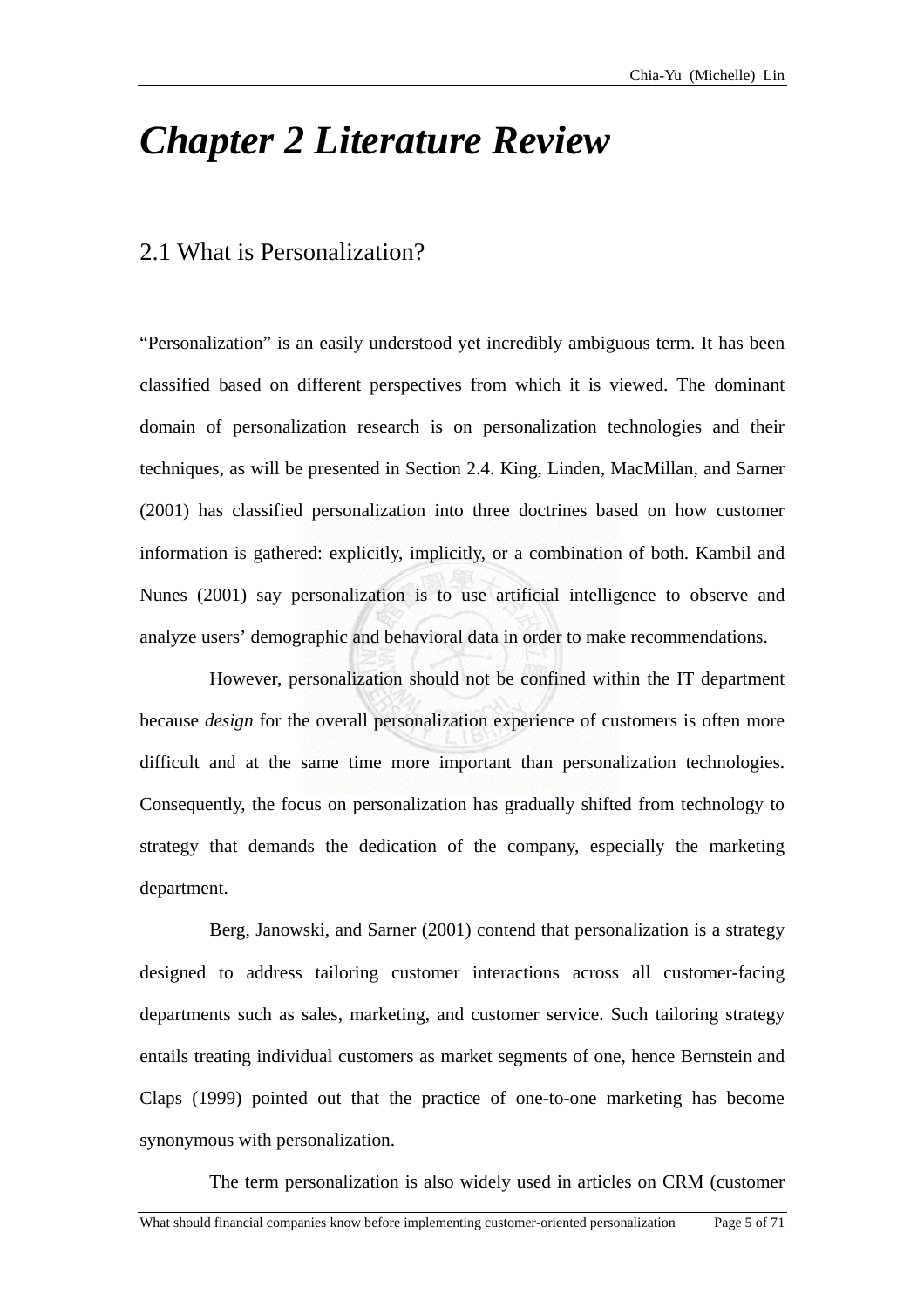relationship management). Personalization is sometimes viewed as a logical component of CRM (Fruin, 2001), or as part of the *technologies* to achieve good CRM (Harney, 2002; Coner 2003). However, there are also people who see personalization as a *state* that is realized by good CRM practices (Schneider, 2001). CRM is essentially about better managing all aspects of a company's relationship with its customers. It often entails better knowing your customer as the first step, while the second step is to utilize that knowledge to more effectively target and serve your customers. Regardless of the various definitions on the relationship between CRM and personalization, their common theme is to intimately know your customers and serve them effectively by better targeting their individual characteristics and needs.

It is evident that personalization entails tailoring interactions with customers to their individual characteristics and preferences. However, what extent of the tailoring would constitute personalization? If customers receiving the products that meet their *unique* needs signify personalization, then would selling shoes of different sizes to different customers constitute personalization? If varying one variable, i.e. shoe size, is too little to represent personalization, then does that mean when more variables, e.g. size, color, style, material and so on, are involved, it is personalization? If so, how many variables does it take to represent *true* personalization? The answer would undoubtedly be arbitrary. Therefore, personalization cannot be defined in terms of the degree to which services or products are differentiated for each customer.

When every customer receives the exactly same services or products, it is standardization. It seems plausible to believe that standardization is the opposite of personalization, as customers often receive distinct services or products under personalization. Nonetheless, we cannot define personalization as the opposite of standardization. If we do, we would fall into endless debate of what *degree of non-standardization* constitute personalization.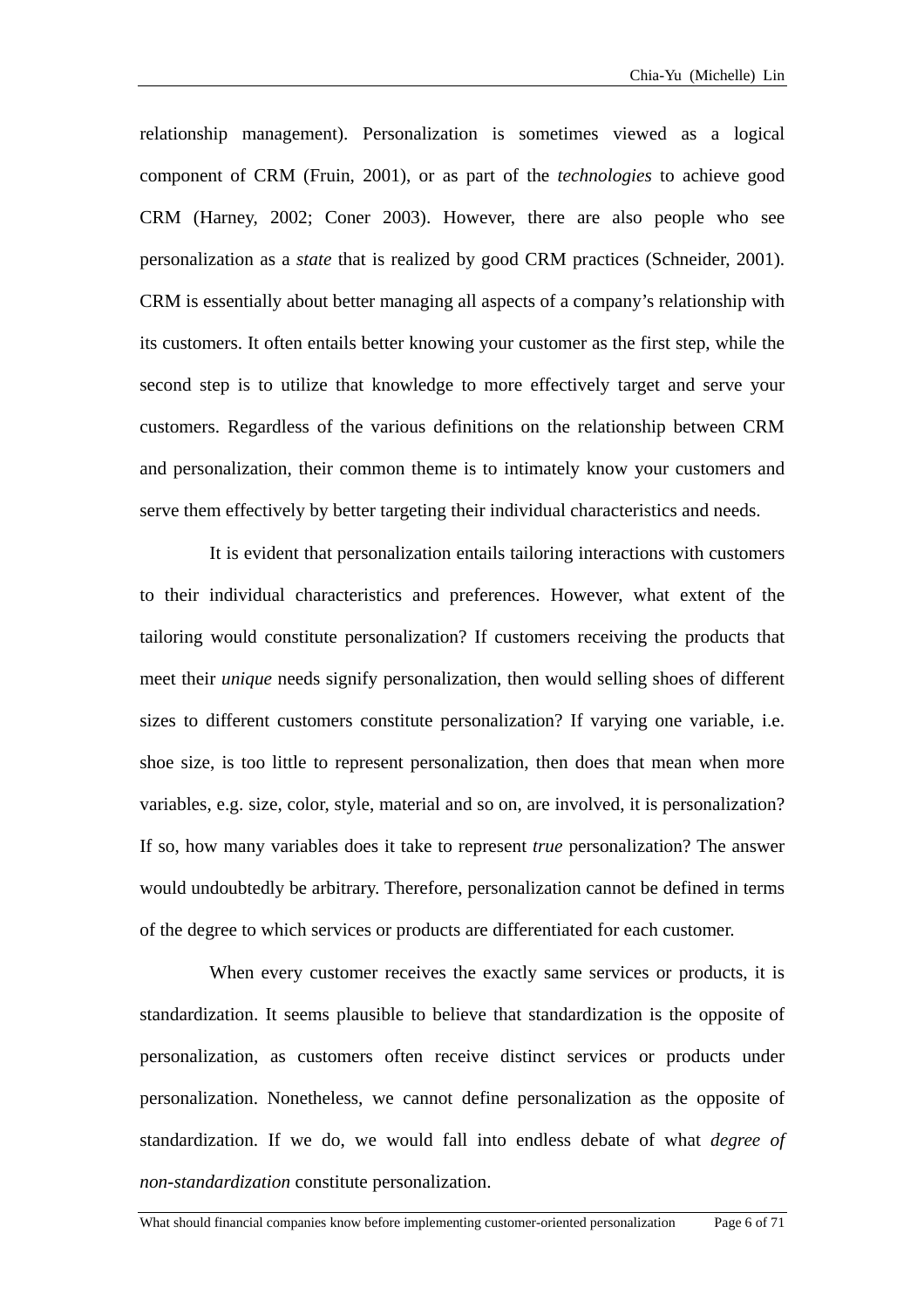| <b>Standardization</b> | Personalization |
|------------------------|-----------------|

Figure 1: The continuum from standardization to personalization.

We *could* argue that personalization occurs when *every* feature of the services/ products is different for *every* customer to pamper everyone's unique needs. While this argument is rhetorically defensible , it is rarely economically feasible. Few, if any, current practices of personalization achieve this ultimate state. Further, as shown in Figure 1, it is meaningless to arbitrarily divide the continuum from standardization to personalization.

In short, we cannot define personalization as the opposite of standardization, and the s tandardization-personalization continuum illustrated above is misleading. We could only give personalization a more general definition: serving *individual* customer's *unique* needs. As Coner (2003) said, "personalization enables a business to match the right product or service to the right customer, for the right price, at the right time. This gives each customer a unique experience." Note that although the emphasis is on "individual" and "unique", it is up to the company to decide how finely they want to segment their markets.

Also, serving customers' needs involves not just the *purchased* products or services. It includes everything the customer experiences from the moment he comes into contact with the company – from first being attracted by company's advertisement to how he is treated during the initial product inquiry stage, to the last maintenance and even disposal stage. As such, serving customers' needs in personalization involves designing for an entire *customer experience*. By that account,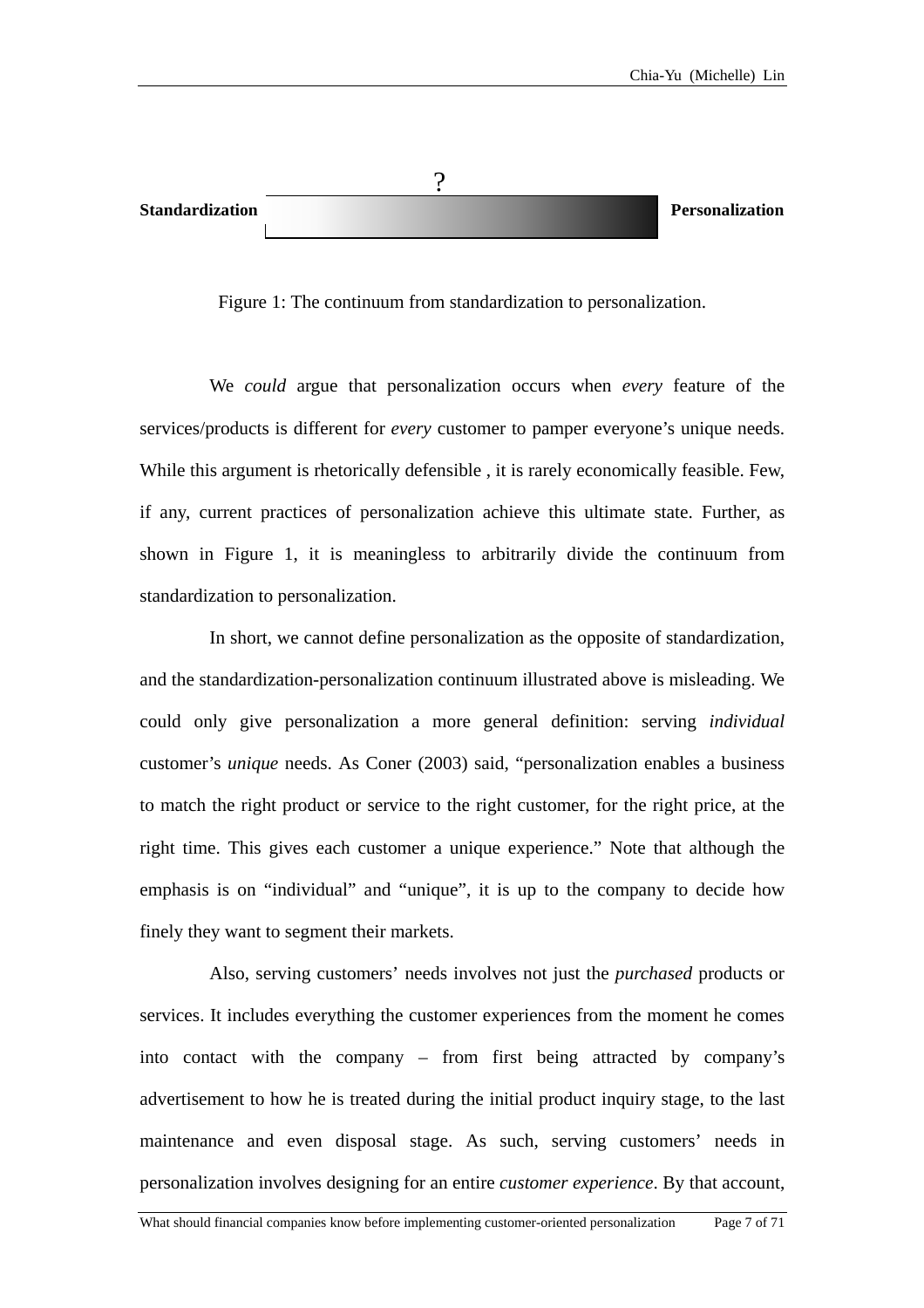even the attitude of the customer service representatives contributes to serving customers' needs, which can be emotional or material. When one customer is willing to pay extra to be treated like royal in every interaction with the company, another customer might cares about only price and the quality of the purchased product. This customer is relatively unconcerned about whether he is treated like a VIP, which is an emotional need. It is more reasonable to say that the opposite of standardization is differentiation, and that personalization often leads to some form of differentiation. In other words, differentiated services and products are the likely outcome of personalization but differentiation is not personalization itself.

## 2.2 Personalization versus Customization

Personalization and customization share the same goal, that is, to tailor to customers/users' needs. As such, there has been confusion over what distinguishes these two terms apart. While some people use these terms interchangeably, others make clear that they are different. Some said that customization has an element of active user involvement where a user actively influences the result of customization. This could be done when users ask for a specific output. On the other hand, personalization does not necessitate active user involvement and, thus, is often done by behind-the-scene systems (Kambil and Nunes, 2001; SIGIA-L, 2000). Allen (2003) argues that customization is merely requesting something different from the standard offering, whereas personalization is like an interactive conversation with another person. According to Allen, "the real benefit of personalization occurs when an individual has an "aha!" experience that occurs when the content adapts itself based on the person's profile, and provides something new, different, and possibly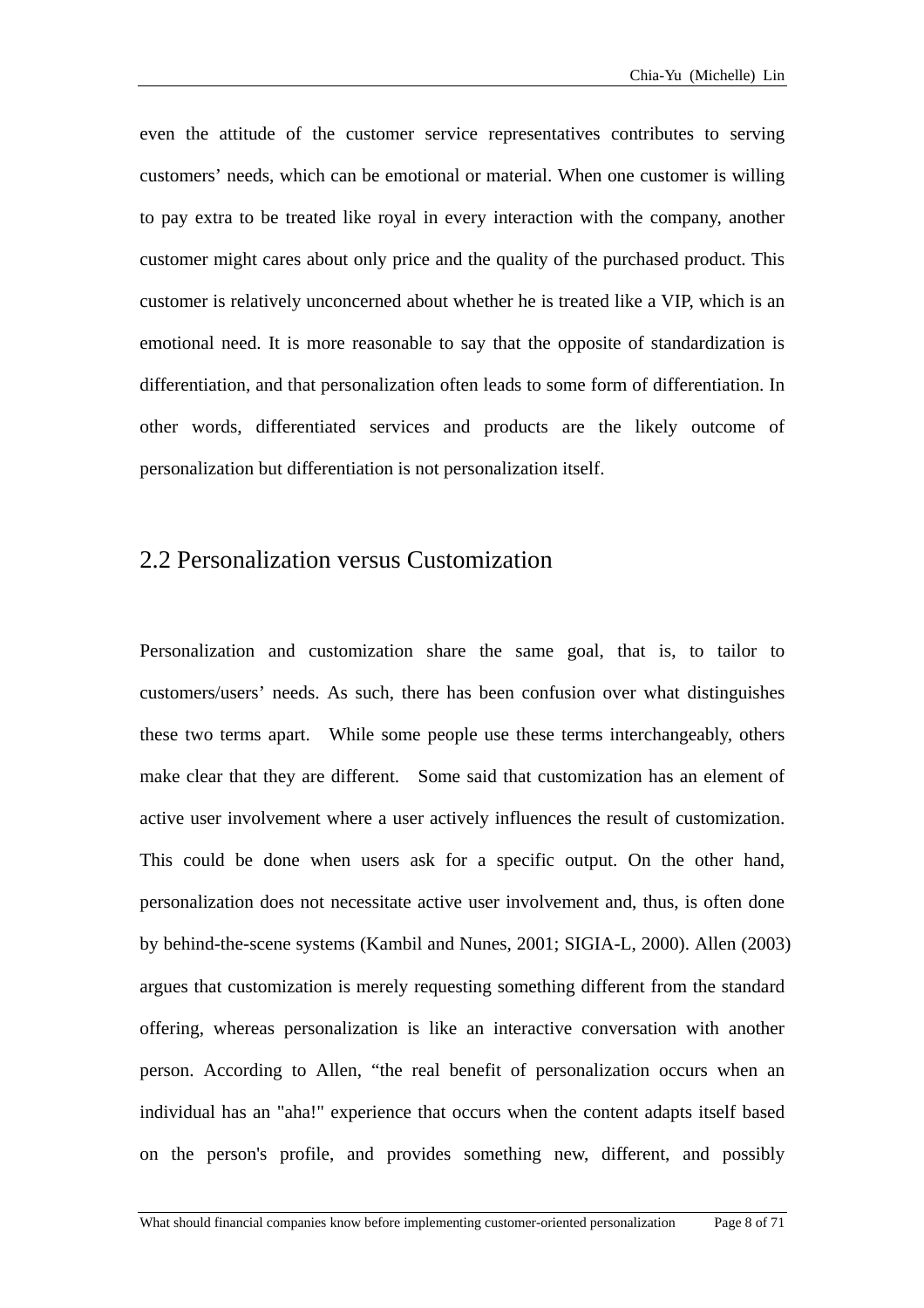unexpected." For the users to experience the unexpected, he reasons, a behind-the-scene personalization engine is necessary to provide a *personal conversation* between the user and the system. The idea of exceeding customer expectation to produce the "aha!" is echoed by Landolt (2002), who defines personalization as anticipating and serving customers' needs even before they realize they have such needs.

Of the people who differentiate customization and personalization, there is a general consensus that could be derived: customization is tailoring to customers/users' needs *based on customers/users' requests*. When you go to a restaurant, you may want your soup to be less salty and spicier. The waiter takes your order and later delivers a *customized* dish based on your request. On the other hand, personalization is to *anticipate or predict customers/users' needs* based on what personalization provider already knows about the customers/users. Suppose every Friday at noon you walk into Mickey's Café and order from the waitress Kate a clubhouse sandwich and an ice tea for lunch. As Kate grows to know your preferences and routine, when you walk into Mickey's Café again at Friday noon, Kate would ask you, "clubhouse sandwich and an ice tea, sir?" And all you have to do is node. That is personalization. The caterer serves your needs without you asking. In a nutshell, while customization requires active user involvement, personalization is performed automatically as if a user is interacting with an intelligent human being who not only serves you but also, like a psychic, knows more about your needs than yourself.

Although sometimes "customization" and "personalization" are used interch angeably, no one has formally stated that the two terms mean exactly the same. This paper will distinguish the two concepts by active or passive user involvement.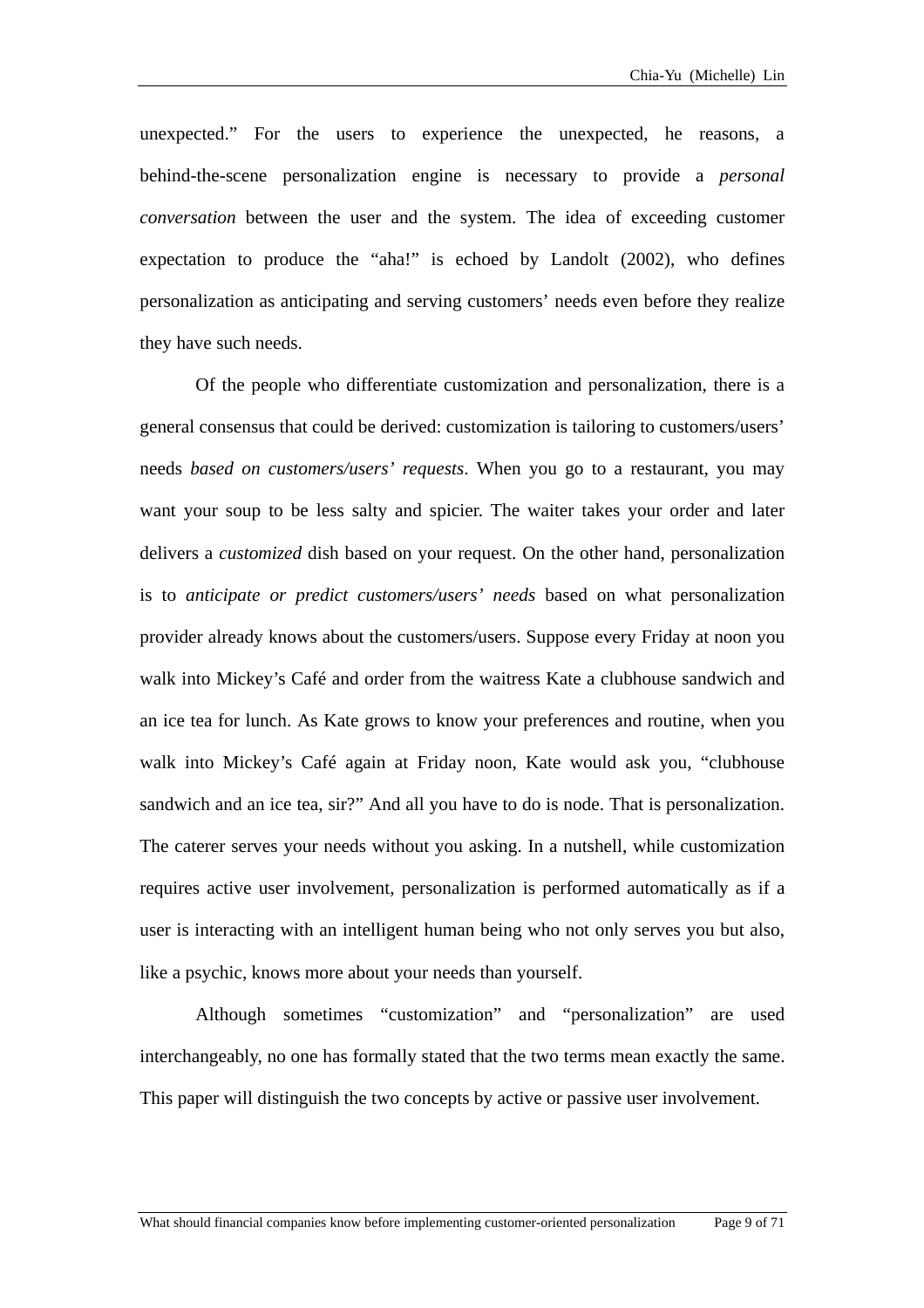### *2.2.1 Personalization and Customization Complement Each Other*

Personalization and customization complement each other and are often inseparable. Many websites use both personalization and customization to serve users' needs. A typical example is as follows: a new user logs onto the website and makes several selections to customize the site as he desires. These choices he makes are saved as the first batch of information in his individual profile. Information in his profile accumulates gradually every time he logs on using his ID. As the analytical engine behind the website observes and learns enough about the user, personalization can be applied by predicting his needs and offering products and services that he most likely needs. However, no predictive mechanism could be 100% accurate every time; furthermore, people's preferences and interests do change over time. This is where customization capability is crucial. Customization capability allows a user to correct unsuitable personalization features by rejecting further similar actions or by modifying parts of the current personalization tactics.

Much of the frustration and annoyance personalization tactics impose on users aris e from inappropriately personalized items. For instance, purchasing history is often used to decide which products to promote to a customer on an e-commerce site. However, some purchases are gifts or happen only once in a lifetime, which implies a one-time purchase would incur numerous similar promotions that are remotely relevant to your current needs. Inappropriately personalized suggestions are not just ignored; they are an annoyance to customers. Customization capability that allows users to reject further related promotions improves customer satisfaction, and further helps the company learn more about its customers.

When creating a customer profile, there are two methods of data collection: explicit a nd implicit (Linden, 2002). Explicit data collection is done by explicitly ask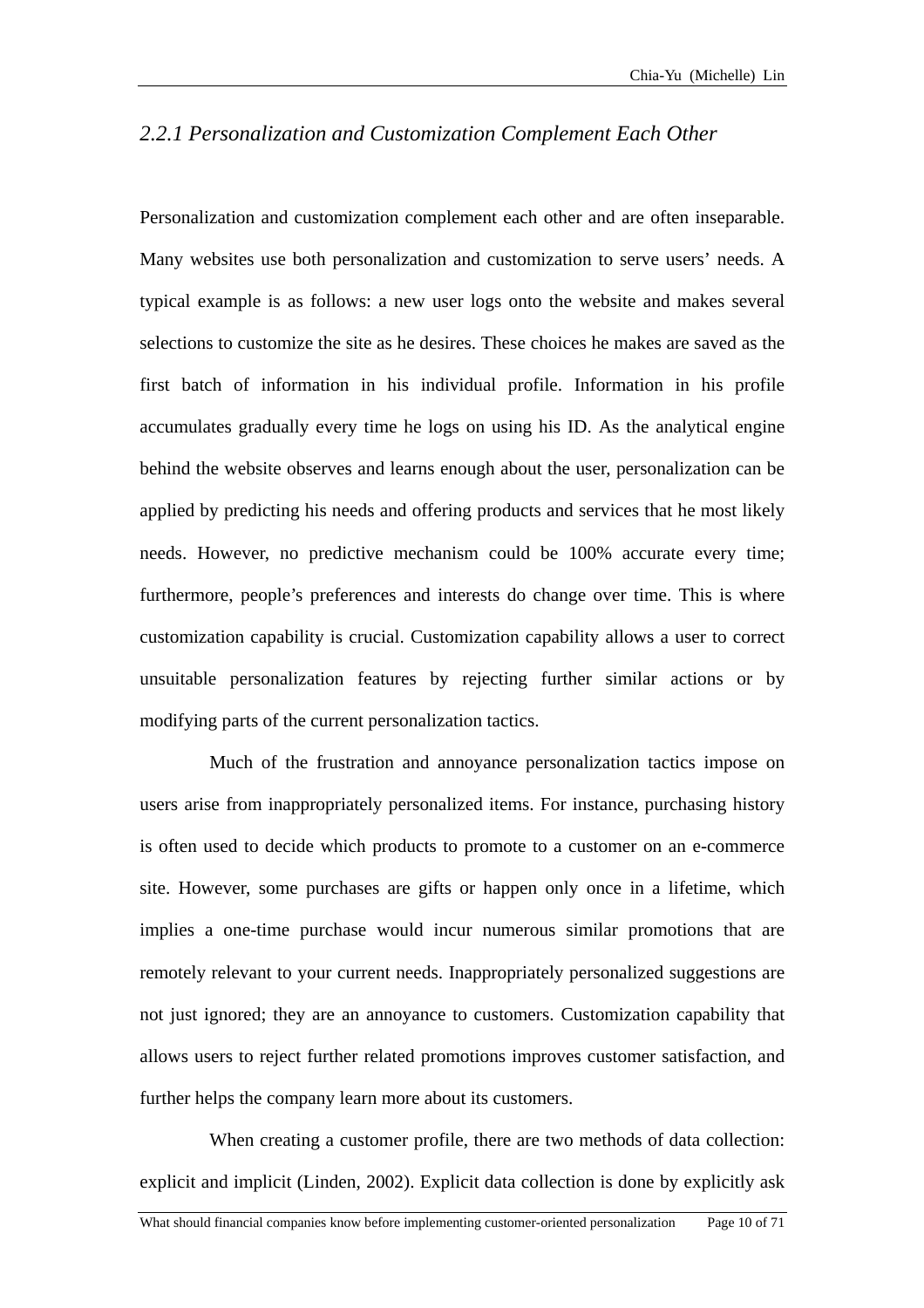the user to enter his or her information, such as filling a personal information form or specifications for the product he or she desires. Implicit data collection, such as tracking user's web browsing behavior, works behind the scene without direct user involvements. Based on the definitions of personalization and customization used in this paper, customization involves mainly explicit data gathering, whereas personalization would used the results from both explicit and implicit data gatherings.

Figure 2 illustrates how personalization and customization collaborate in producing recommendations that target a particular customer's needs. It may starts with a new customer adding his personal information into the company's customer database, which is represented by "Customer Profile". "Customer Profile" usually contains demographic information but may also store customer preferences and behavioral data that accumulate from past dealings with the customer. Customer information may also be purchased from external information sources such as census organizations. The personalization engine first categorizes the customer into appropriate customer segment based on his profile. The resulting information is then matched with suitable company offerings to produce recommendations for this customer. The outcome of the recommendation either succeeds, which results in a purchase, or fails. The observation function records and analyzes customer's reaction and adds that knowledge to "Customer Profile". When a customer receives a recommendation, he might first show an interest but later abandons the purchase; or he might not immediately react to the recommendation but rather wait a while to buy when the need arises, all this information should be noted by the observation function. In addition to observing customer's reaction to recommendations, the observation function is also responsible for monitoring other customer behaviors, such as click stream and web usage of online customers. Upon recommendation failure such as one that is remotely relevant to the customer's interests, customer should be able to reject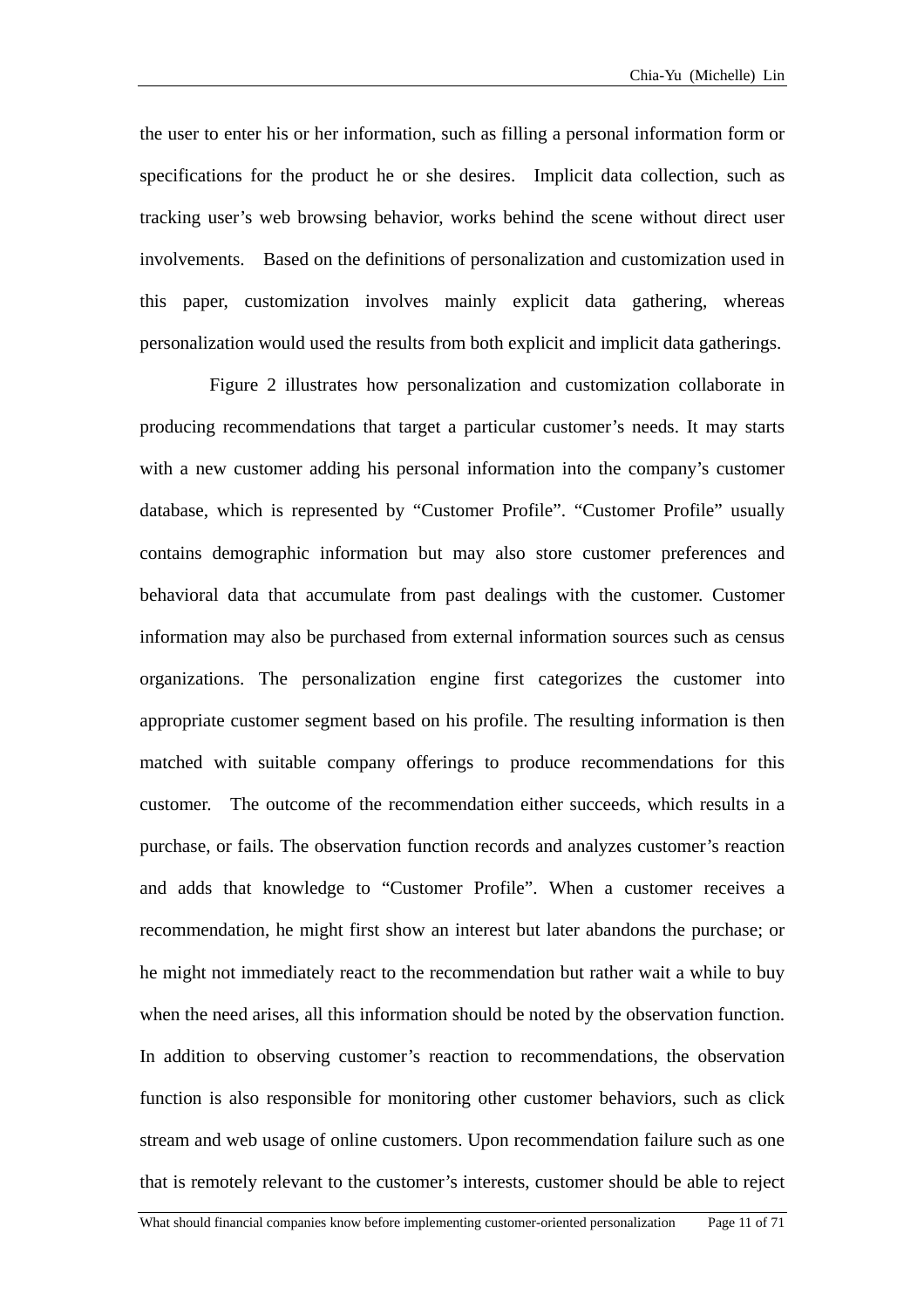further related recommendations. Or when the recommendation only partially meets the customer's needs, he should also be given a channel to voice his situation. The "Customization" capability is responsible for taking in direct customer input, then using that information to rectify the customer's profile in order to improve the precision of future recommendations. The goal of the personalization-customization cycle is to know more about customers and provide them offerings that would get purchased. It can be considered as a learning model in which company learns more about customers by observing their behavior and listening to direct customer comments.

It also makes sense for personalization to encompass the knowledge bodies "Customer Profile" and "Company Offerings" because personalization will not work without the back-end support that feeds information into the matching capability. However, the main purpose here is to distinguish customization and personalization based on the *functions* they serve; therefore, supporting resources are not encircled with the personalization functions.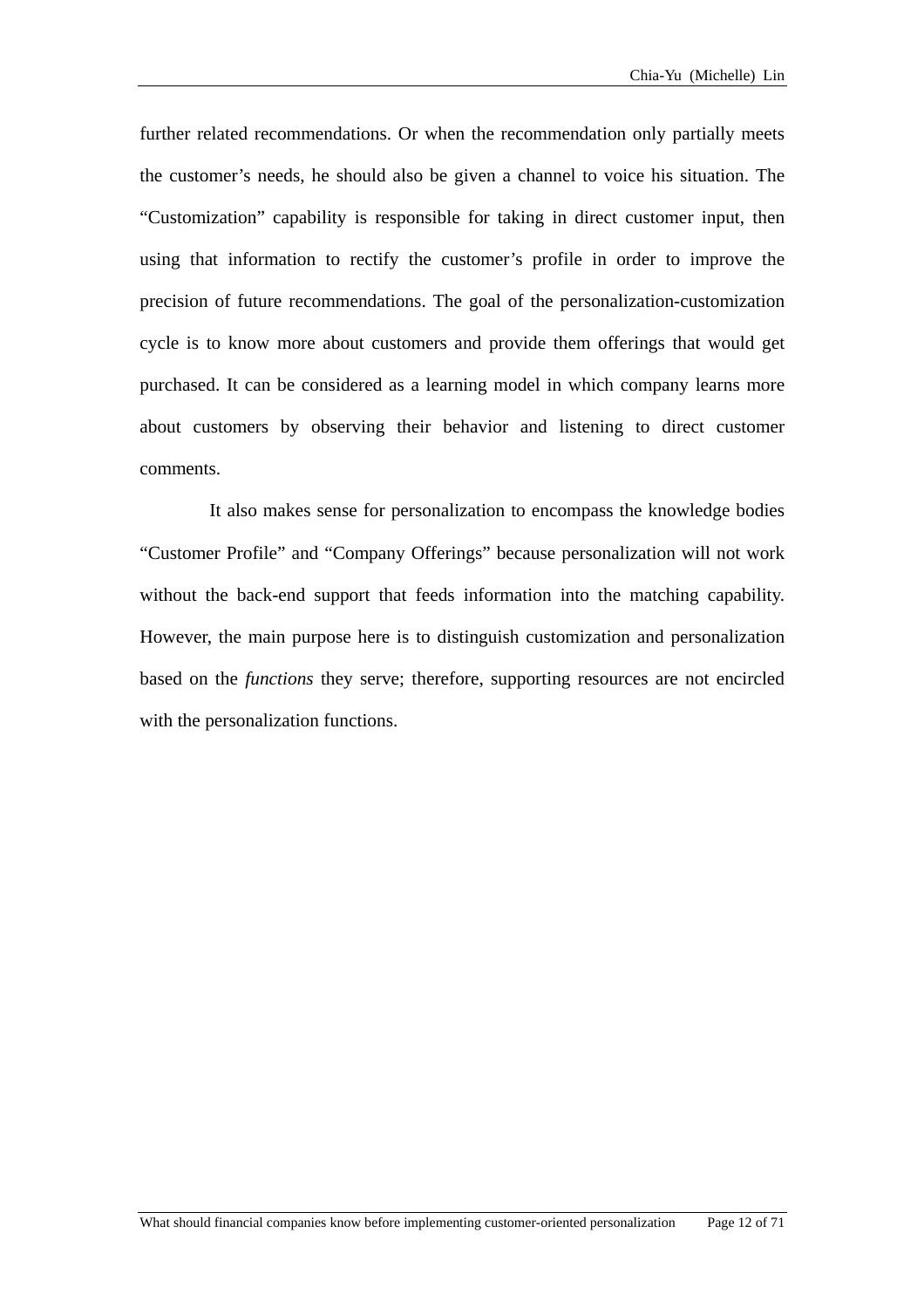

Figure 2: Conceptual diagram of how personalization works and the interdependency between personalization and customization.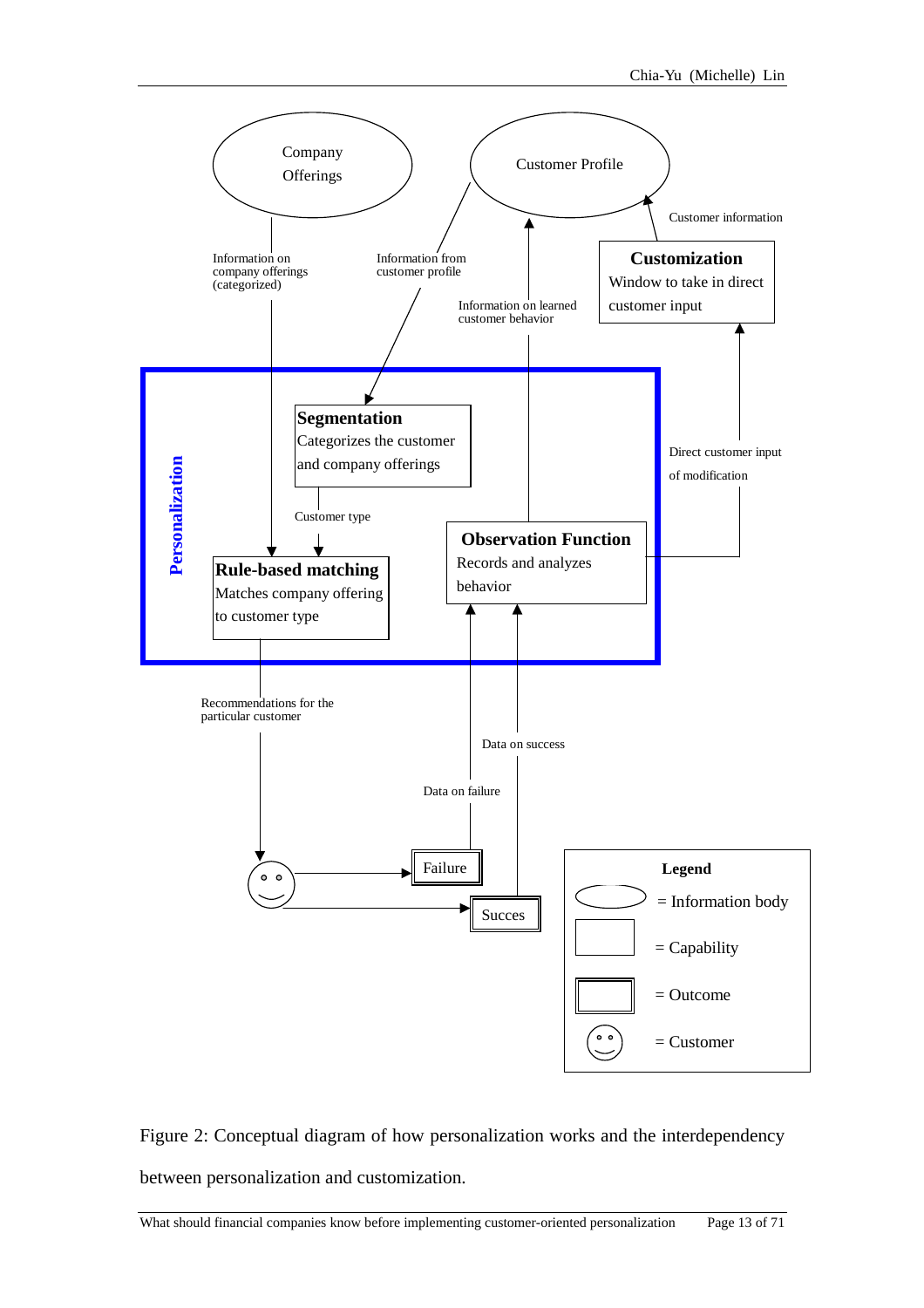## 2.3 Possible Applications of Personalization

A business can apply personalization in five areas: product, service, price, offer, and content (Berg, et al., 2001 & Janowski and Sarner, 2001). Product personalization is parallel to the concept of mass customization, in which each product is manufactured based on individual customer's requests. However, it is the stance of this research that personalization has a winning edge against simple mass customization. To customize a product is to manufacture based on customer's requests. However, while customers can certainly tell you what they prefer within a range of choices, they do not know what *else* is feasible beyond the plate of choices they are given. But companies do. Companies have a better knowledge of product manufacturability given the current constraints and limitations. With personalization, companies know not only what product specifications come with the order, but also what else might the customer want but is currently not offered to the customer.

Berg, et al. (2001) defined service personalization as "the front line for real-time customer interactions." They pointed out that call center is critical for personalized interactions. As much of today's customer services become automated, it loses the personal touch. Customers are sometimes forced to go through seemingly endless call transfers and telephone-button-pushing before they are finally placed on call waiting for a service representative who might solve their problems. When customers do not even get to talk to a human representative, they have to talk to a computer system and experience the stressful communication gap between humans and machines. It would certainly be much faster and more convenient for the customers to dial a number and immediately talk to a human service representative who can solve the problem immediately. But it would also certainly be much more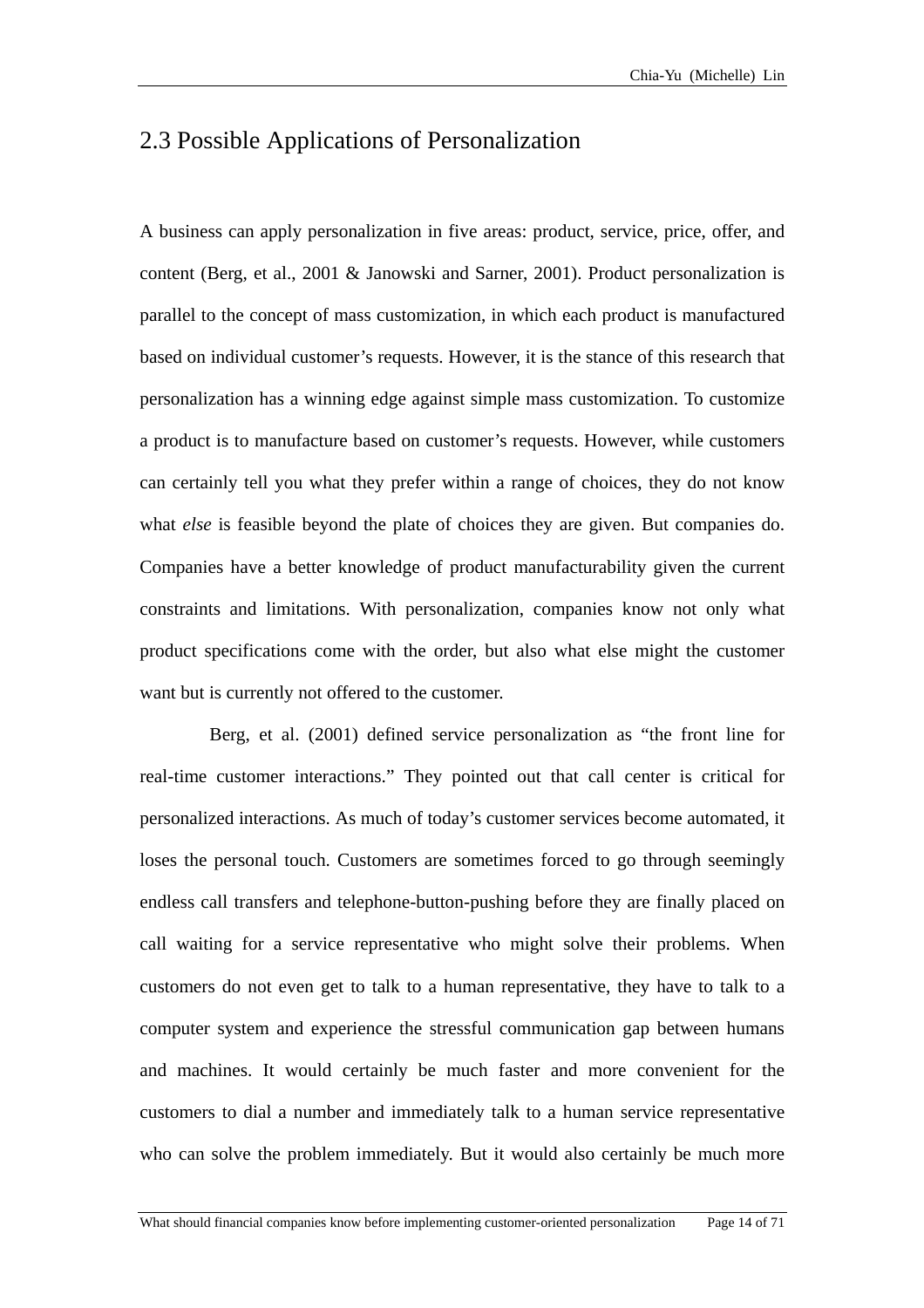costly for companies. Personalization technologies today may help ease customers' stressful experience and, at the time, reduce the costs of personalizing customer interactions. One of the keys to cost reduction is automation where labor is expensive. Customers still reach a computer when requiring services, but the computer now is smarter. As to be discussed in the following section, computer systems that attempt to resemble human intelligence are capable of providing a personalized experience. Also, personalization engines can help service staff to serve customers better and faster. It is done by automatically pooling relevant information and providing it to the staff who is helping a customer. This way, service staff can quickly have a holistic view of the customer and other information to solve customer's problems quickly or to create a sales opportunity.

Content personalization is much touted in recent years. The main channel is the Internet. It is done by dynamically changing web content to fit preferences derived from information in individual viewer's profile. Two types of content personalization are emerging. One is personalization of web pages that gives users the ability to use GUI (graphical user interface) editor to change web pages as they see fit. Another is the marketing of products and services based on information held about an individual (Riecken, Wells, Wolfers, 2000). Content personalization may be manually set up by viewers, automated by web administrators, or achieved through a combination of both (Berg, et al. 2001). Content personalization is often supported by recommendation engines, as will be illustrated in the following section.

Offer and price personalization is heavily marketing-oriented. Offer personalization entails matching customers with sales and marketing offers that most likely meet customers' needs and capability. Price personalization involves applying multiple pricing strategies to different customer segments.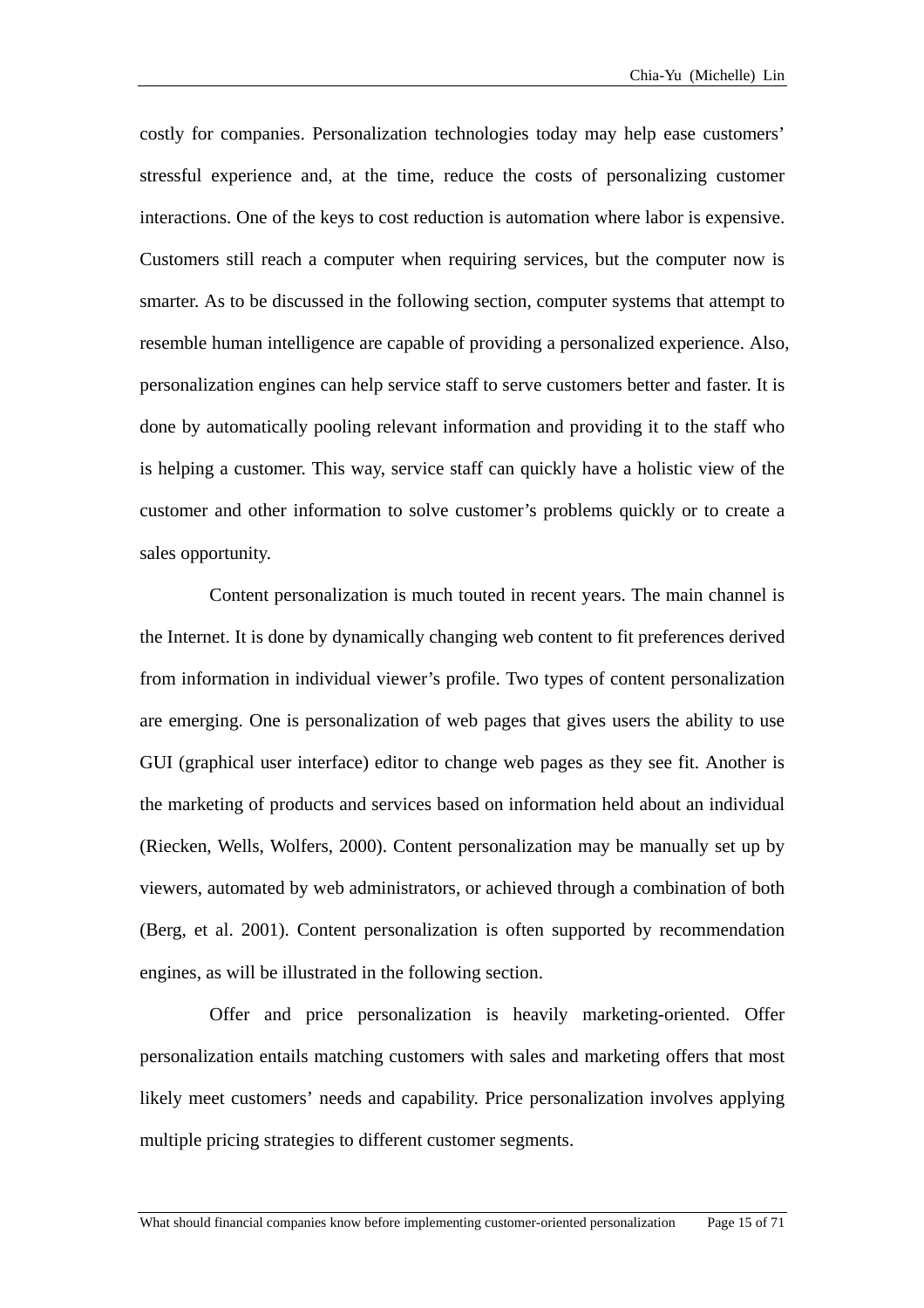## 2.4 Technologies Used to Apply Personalization

When applying personalization, there is no better means than an experienced human staff who is not only knowledgeable of both the clients' needs and company's offerings and capabilities, but is also enthusiastic in providing a personalized customer experience. To understand why such a staff is the ideal means, we could decompose the components that make him/her the best means of applying personalization services. He/She is:

- *Knowledgeable of clients' needs*: the ultimate goal of personalization is to serve clients' needs in the most effective and efficient manner. To do so, the prerequisite is to know your clients and their needs intimately.
- *Knowledgeable of company's offerings and capabilities*: the staff needs to be familiar with what is currently offered by the company in order to appropriately match offerings (e.g. products, services, prices, marketing programs) to a customer's needs. Even if there are currently no matching offerings to a particular need, he/she, who is conversant in the company's capabilities, i.e. knowing what would be feasible even if it is presently non-existent, could design the needed offering to meet future requests.
- *Experienced in the personalization tasks*: as personalization is about matching the right offerings to the right customers, experience in the matching process is important. Having knowledge of only clients' needs and company's offering and capabilities is insufficient because you also need to know that offering X is right for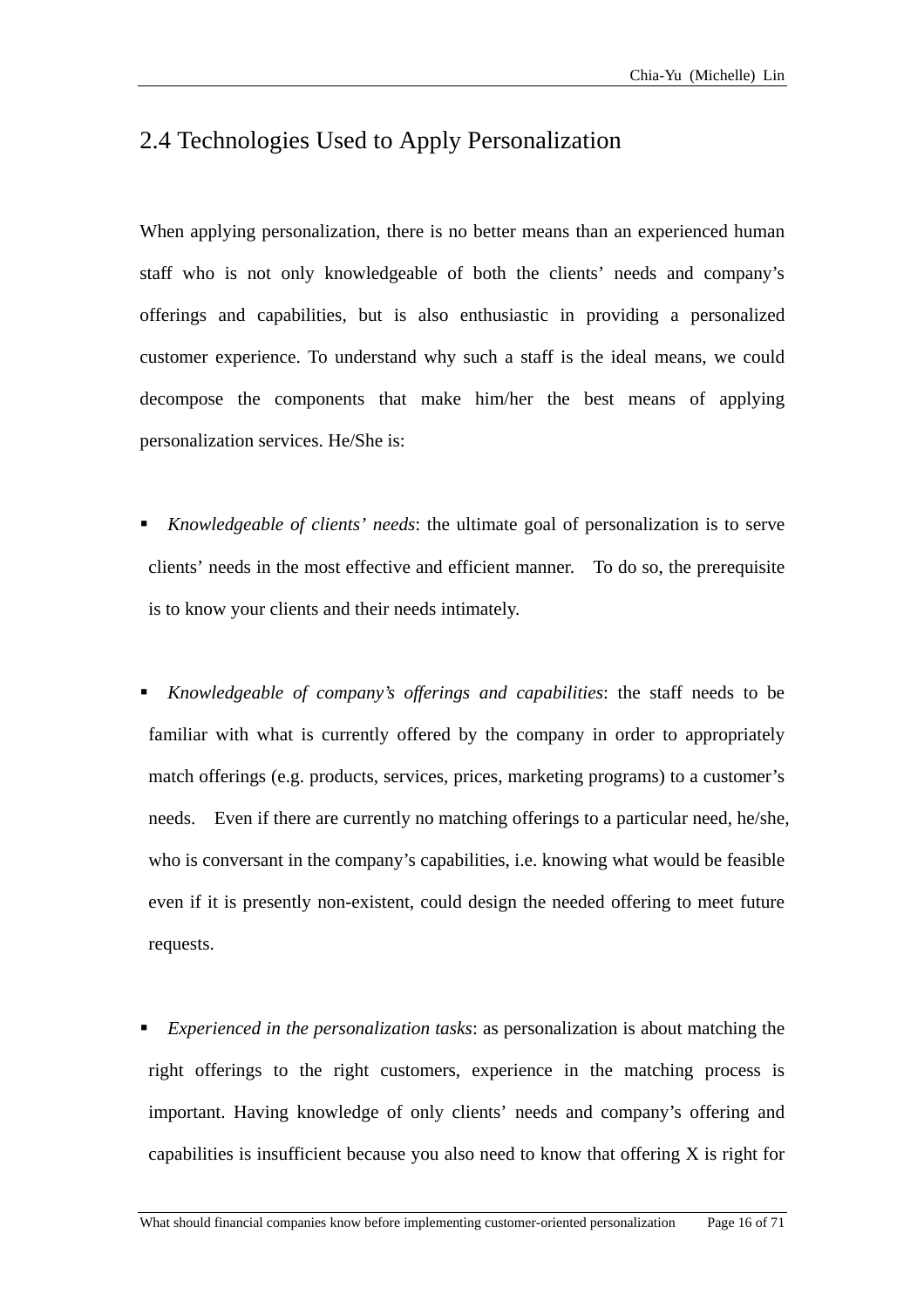need Z. Such matching knowledge is a complex amalgamation of your intuition, business sense and professional experience. But most importantly, it is built as you gain more experience in the matching process of personalization.

 *Enthusiastic in providing a personalized customer experience*: it is often easier to follow routine and provide the standard package to every customer regardless of his/her individual needs. To provide personalized customer experience, staffs need to go that intangible extra mile to add the personal touch for different customers. Consequently, there must exist an incentive to motivate staff to put more effort into the tasks of personalization.

Evidently, human staffs who fit the description of all of the above four qualities are rare. Fortunately, today's information technology can help filling the voids.

### *2.4.1 How Can IT Help?*

The first two qualities, intimately knowing all your customers' needs and company's offerings and capabilities, require the ability to probe customer information and to know yourself well. After you've done that, you still need a good memory. Perhaps it is not too difficult when the information load is low (e.g. having few customers and different offerings), but as customers and offerings increase, there comes a point when a human brain is insufficient. Imagine the boss of a small corner store. He is the sole employee of his business and, therefore, is responsible for all business operations, from procurement to customer interaction. The store serves a small population that live in the close-by neighborhood. Knowing one's preferences is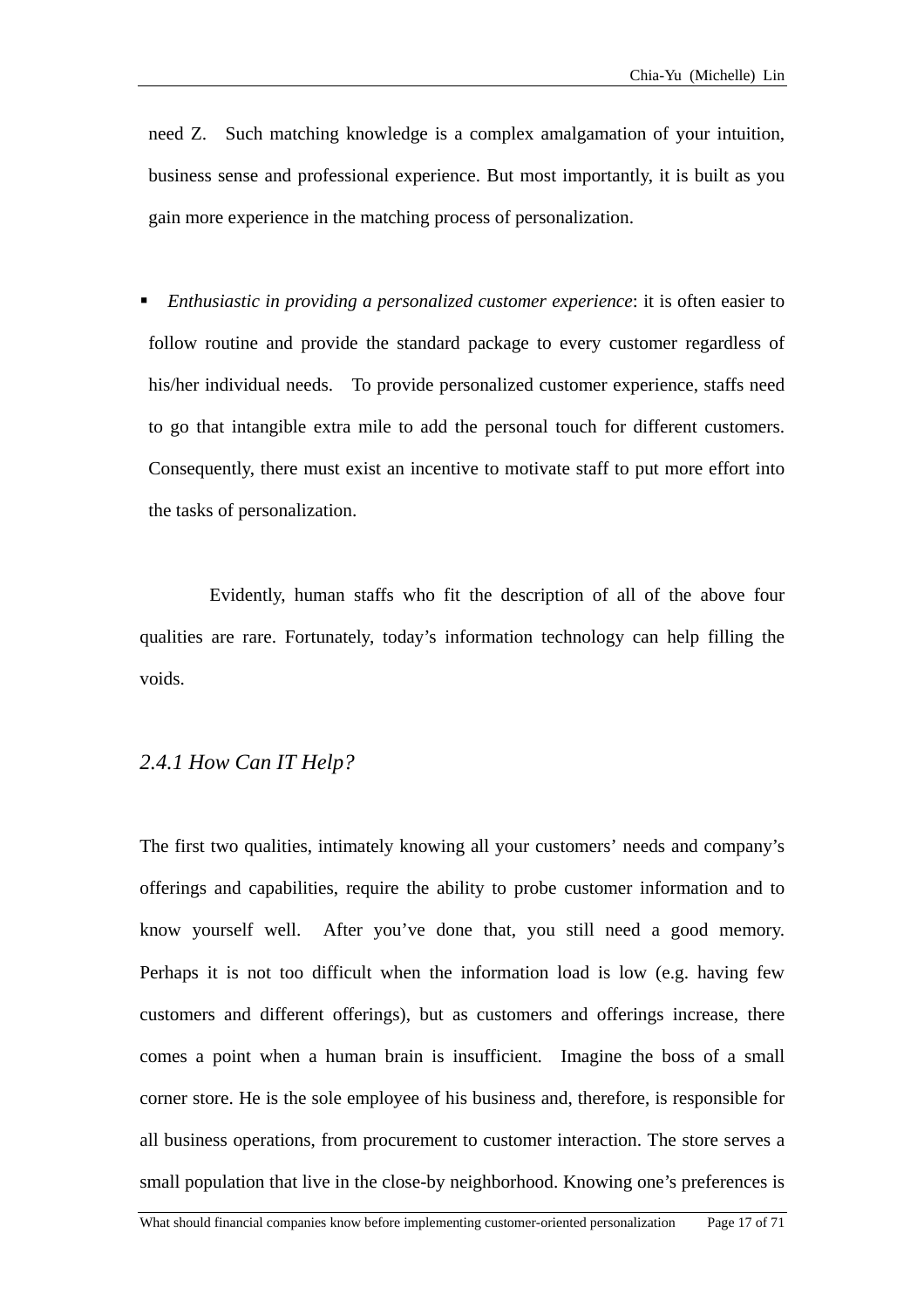not a particularly difficult task – when the business size is small. The boss knows his customers, most of whom are frequent buyers who have formed a fraternal relationship with him. From years of friendship, the boss knows his customers' personality, background, family history, and most importantly, their preferences and needs. His knowledge about his customers helps him to make better business decisions. However, when his business expands and customer base increases, he cannot be conversant in all of his thousands, or even just hundreds, of customers. This is the situation with many big corporations; they simply have too many customers to listen to, let alone catering to individuals' unique needs. Information technologies readily compensate human's limitations in speed and capacity. Not only does it have accurate and enormous memory, analytical technologies can allow humans to see information in oceans of raw data.

#### Recommendation Engines

Recommendation engine, a commonly used technology that analyzes individual customer's characteristics to make personalized recommendations, can be found in various channels, such as e-commerce websites, mobile devices, and call centers. Its core function is to match a particular customer to the most appropriate company offer. There are many matching techniques, for example:

- Manual decision rule: Matching rules are manually specified by administrator. It allows administrator to incorporate business rules in the rule set that affects recommendation results.
- Collaborative filtering: It deploys "look-alike" matching rules to generate recommendations to different users who seem to share similar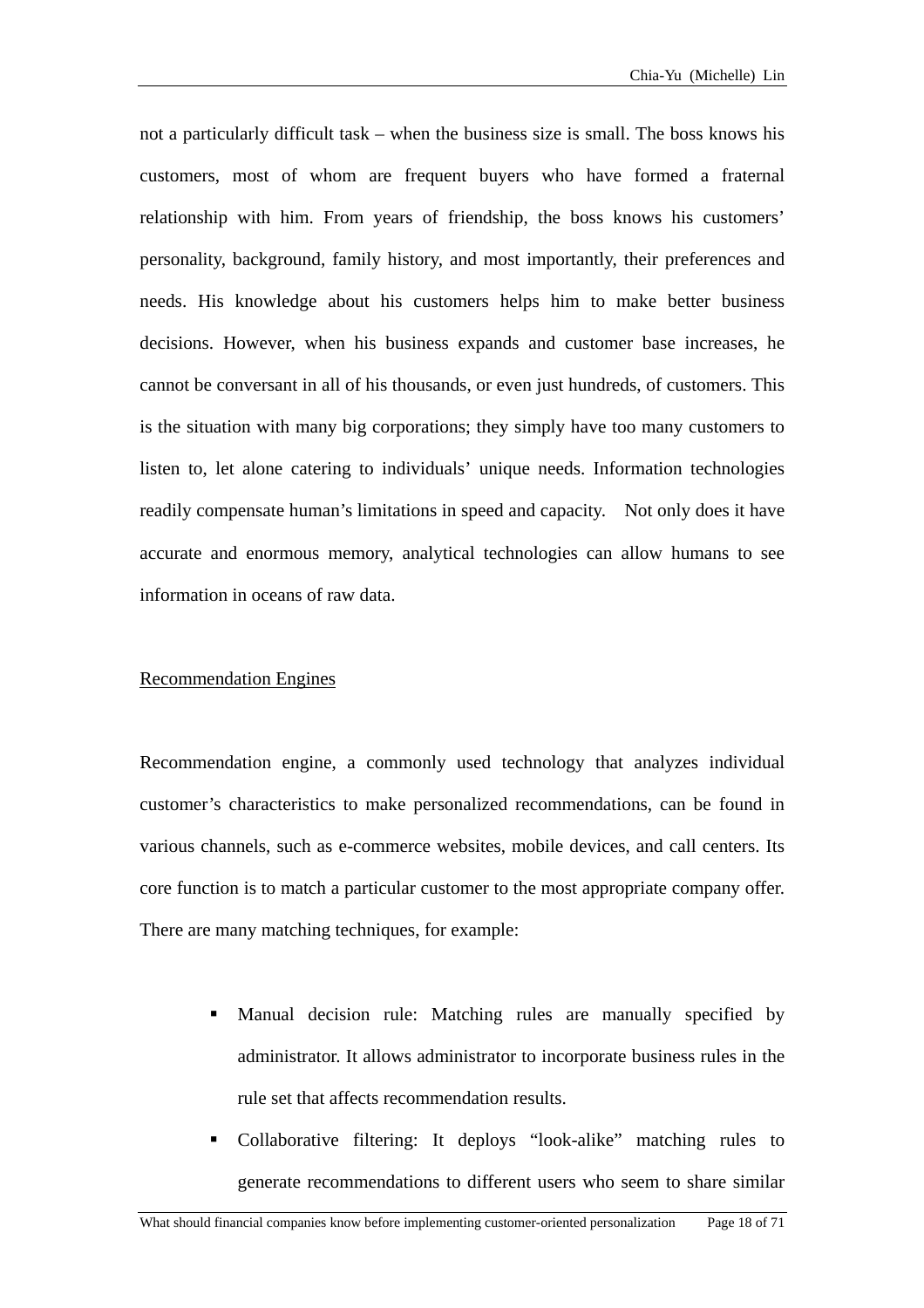preferences. Suppose Peter buys book X online and the recommendation engine has records showing that many people who buy book X also buy book Y. Then book Y will be recommended to Peter as well. A branch of this collaborative filtering is content-based filtering, which is a popular tool in creating web content that changes dynamically according to viewer behaviors.

- Statistical derivation: Pools of customer data are fed into statistical analysis engine to yield trends and behavioral patterns that are used to predict customer preferences.
- State-based: The matching engine uses the current information in customer profile to determine what recommendations are most suitable. This technique can be found on e-commerce websites that guide customers through the decision-making process of a purchase.

All the above techniques (Berg et al. 2001; Cooley, Mobasher, and Srivastava, 2000) have to refer to some rules when performing the matching. What distinguishes them apart is how the rules are created or derived. Thus it is reasonable to enlist all matching techniques under the term "rule-based matching". As shown, the matching rules can be manually specified, derived from analysis, or created using both methods.

A prerequisite of the matching is to segment customers into groups based on relevant characteristics. For example, income is an important segmentation variable for financial services, but it may not be as important for an online bookstore. Likewise, reading preference is an important segmentation variable for an online bookstore, but not for financial services. Customers are segmented into clusters of many or even just one person, and then a collection of recommendations can be designed for a specific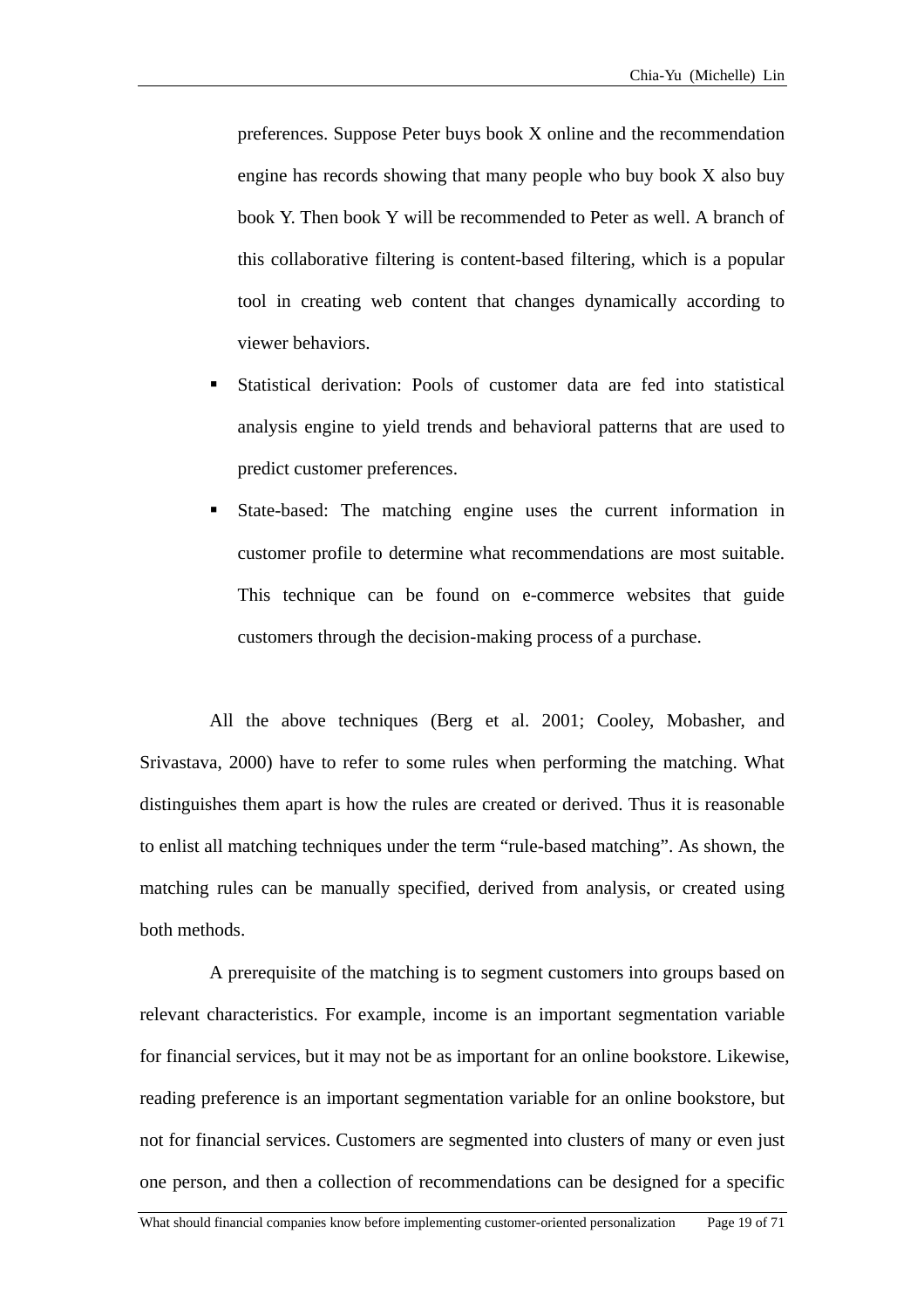segment with its own unique characteristics.

The personalization conceptual diagram in Figure 2 includes the observation function as part of personalization. It is with constant observation that company can learn more about their customers. Also, information learned by the observation engine is more objective than information inputted by customers. It is because an observation engine records and analyzes every customer the same way, whereas information that comes directly from customers has been tainted by human perception or sometimes deception.

Many recommendation engines act like an expert system that guides the user through the decision process of a purchase. Reflect.com's recommendation engine guides customers through the processing of picking the most suitable cosmetics based on her individual characteristics and needs, like skin type and occasion of intended use (Levison, 2002). Ediet, an online weight loss center, personalizes for each member his/her weekly fitness and meal plans according to his/her eating habits, dietary preferences, medical conditions, and emotional and weight loss needs (Levison, 2002). While the above two examples illustrate personalization in e-commerce sites, personalization is certainly not limited to the Internet. Used by Bell Canada's customer service staff, recommendation engine helps them better serve and retain their customers. The technology combines personalization features with real time analytics on customer "psychodemographic" information. For example, it provides the staff with not only customer profile and history, but also whether the customer is at high risk of switching to a competitor. Then the staff receives a tailored list of suggested alternative products and services from the recommendation engine (Colkin, 2001).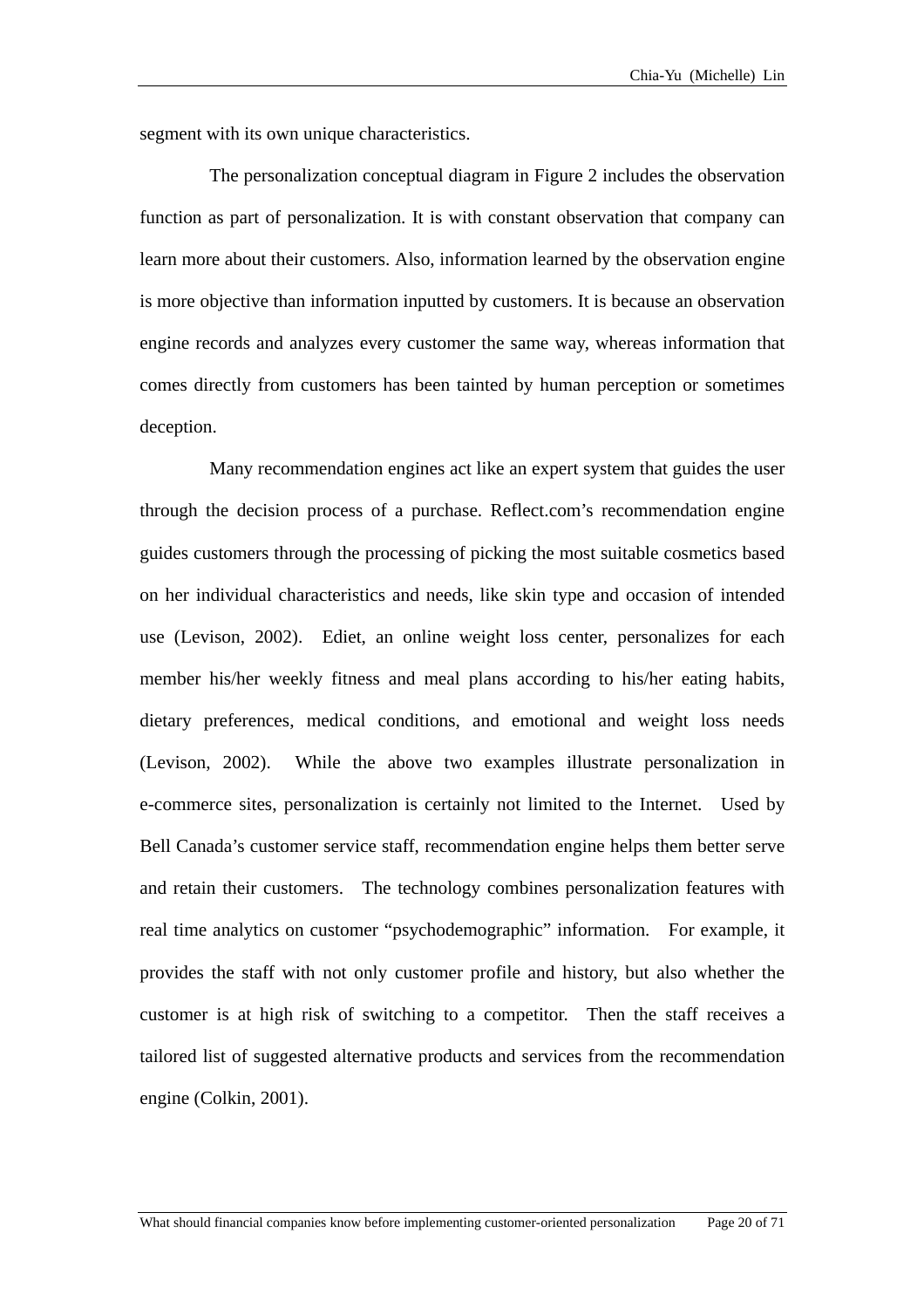### CRM Technology

Personalization is often found alongside customer relationship management (CRM). The potential of CRM lies in its ability to help companies increase their profits by identifying profitable customers and tailoring company offers to customers' needs, willingness to pay, and profitability. A successfully implemented CRM enables the company to know its customers intimately and, thus, target their needs more effectively. A successful CRM implementation helps not only the company, customers also benefit from products and services that better address their preferences. Armed with knowledge about their customers, companies would not waste resources on futile strategies whose only effect is to annoy customers. Although not every CRM initiative involves using a recommendation engine for personalization, such initiatives could be considered to include personalization capabilities as long as they involve some form of customer experience tailoring.

The terms "customer relationship" in CRM implies building a profitable and on-going relationship with the customers. When one intends to build a relationship with another person, he or she must get to know that person – not just one aspect of the person but the "whole" person. Likewise, when a company intends to realize the potential of CRM, it is mandatory to know the customers intimately. Therefore, analysts suggest that the first step in any CRM initiatives is to build a good customer database that provides an integrated and holistic view of customers (Clarke, 2001). Incidentally, personalization also requires a good customer database and the business intelligence on customers. As a result, personalization and CRM make a great team in turning a company into a customer-centric organization.

SAS (2000) divides CRM technologies into the operational and analytical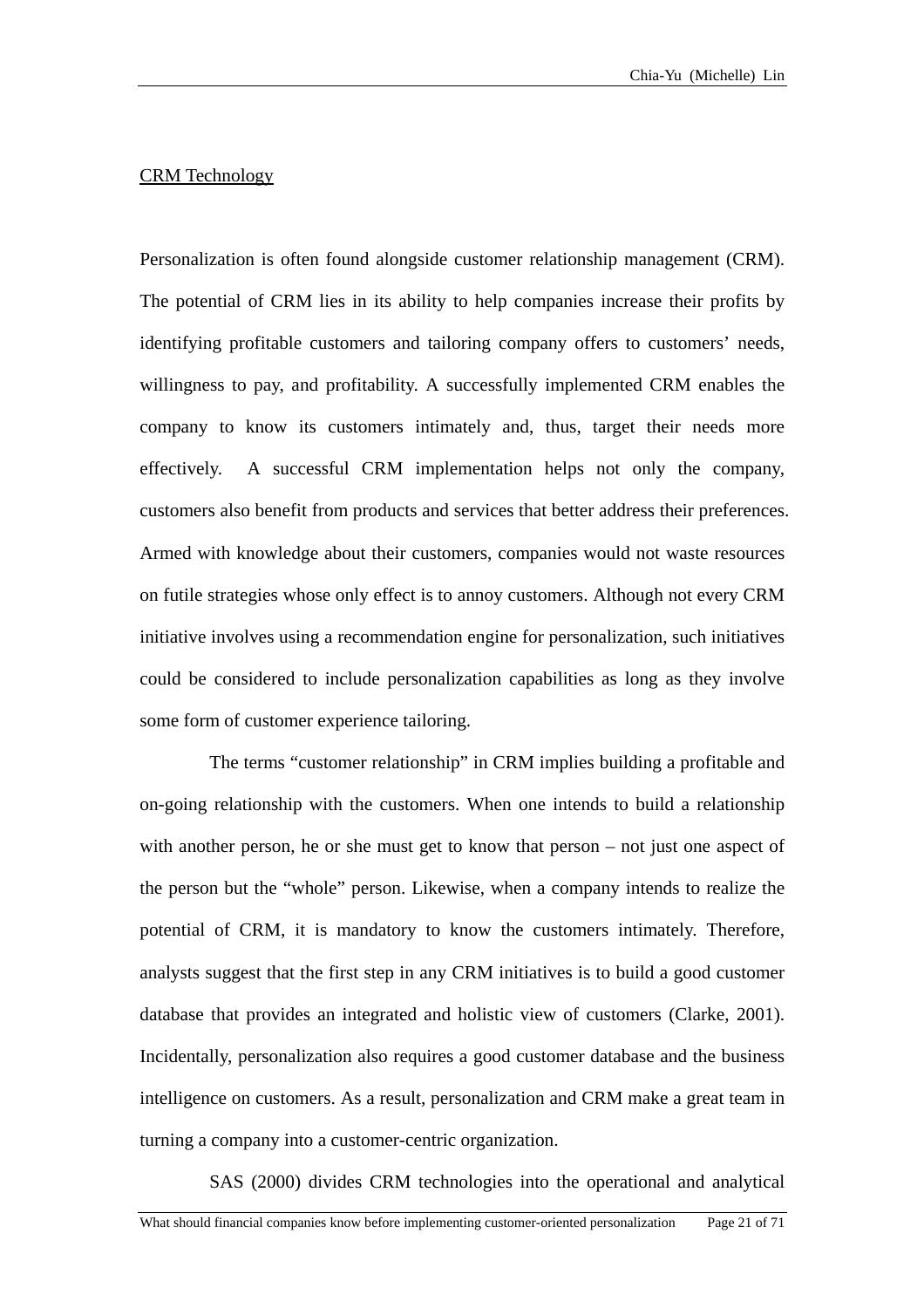components. The operational component takes care of the daily business operation and interaction with customers. It commonly includes:

- Call centers
- Customer service
- Campaign management
- Sales force automation
- E-commerce web

The analytical component takes in data generated from daily business operation and turns data into useful business information, such as which segment of customers is the most profitable. Commonly found functions in analytical CRM are:

- Call behavior analysis
- Monitoring
- Quality of service analysis
- **Behavioral analysis**
- **Web** analysis
- **Sales analysis**
- Needs analysis
- Risk analysis
- Campaign analysis
- **•** Profitability analysis
- Segmentation and profiling
- Customer valuation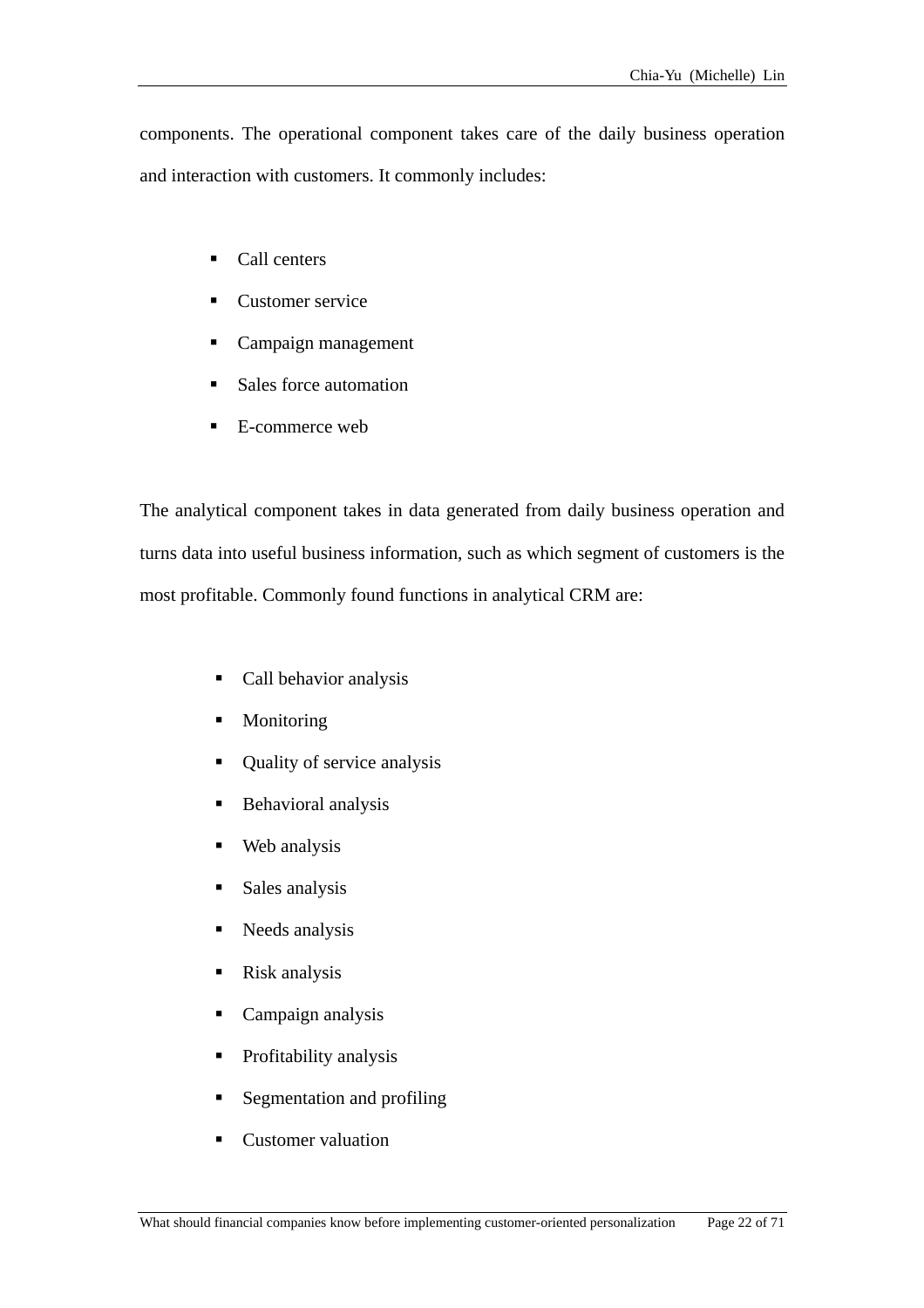Brown (2000) has categorized CRM into four types. The first one is win back or save. Its purpose is to persuade customers who have defected to rejoin, or to convince those who are considering leaving the company to stay. The second type is prospecting. The goal of which is to attract new customers. Companies need to first develop an accurate understanding of the potential market before they can segment the market and target potential customers' needs with matching offers. A frequently touted strength of CRM is its ability to reinforce customer loyalty, which is the third type of CRM. Research (Famulla, 1999) showed that it costs about five times more to acquire a new client than it does to retain an existing one. Also, "among established clients, service-related issues account for nearly 70% of defections in some areas" (Famulla 1999, p.98). By improving service quality with CRM, companies may enhance customer loyalty. The final type is cross-sell/up-sell. It aims to increase the wallet share the company has with each customer. A savings-account customer may also become a mutual-fund customer when the bank cross sells other investment offers to the customer. Whereas cross-sell focuses on complementary products, up-sell occurs when existing customers pay more for an upgrade.

Two essential ideas in CRM are selectivity and segmentation. Selectivity means that company retains and attracts only profitable customers, minimizing waste of scarce corporate resources on unprofitable customers. This requires that company analyze the profitability of every existing or potential customer. For unprofitable customers, the company either devises a way to convert them into profitable ones or tactfully end further business dealings with them. Segmentation has two goals. One is to segment profitable customers based on their profitability in order to ascertain how much profit they are contributing to the company. The result of a profitability analysis is used to determine how much resources are allocated to serve customers of different profit segments. Another goal of segmentation is to personalize products or services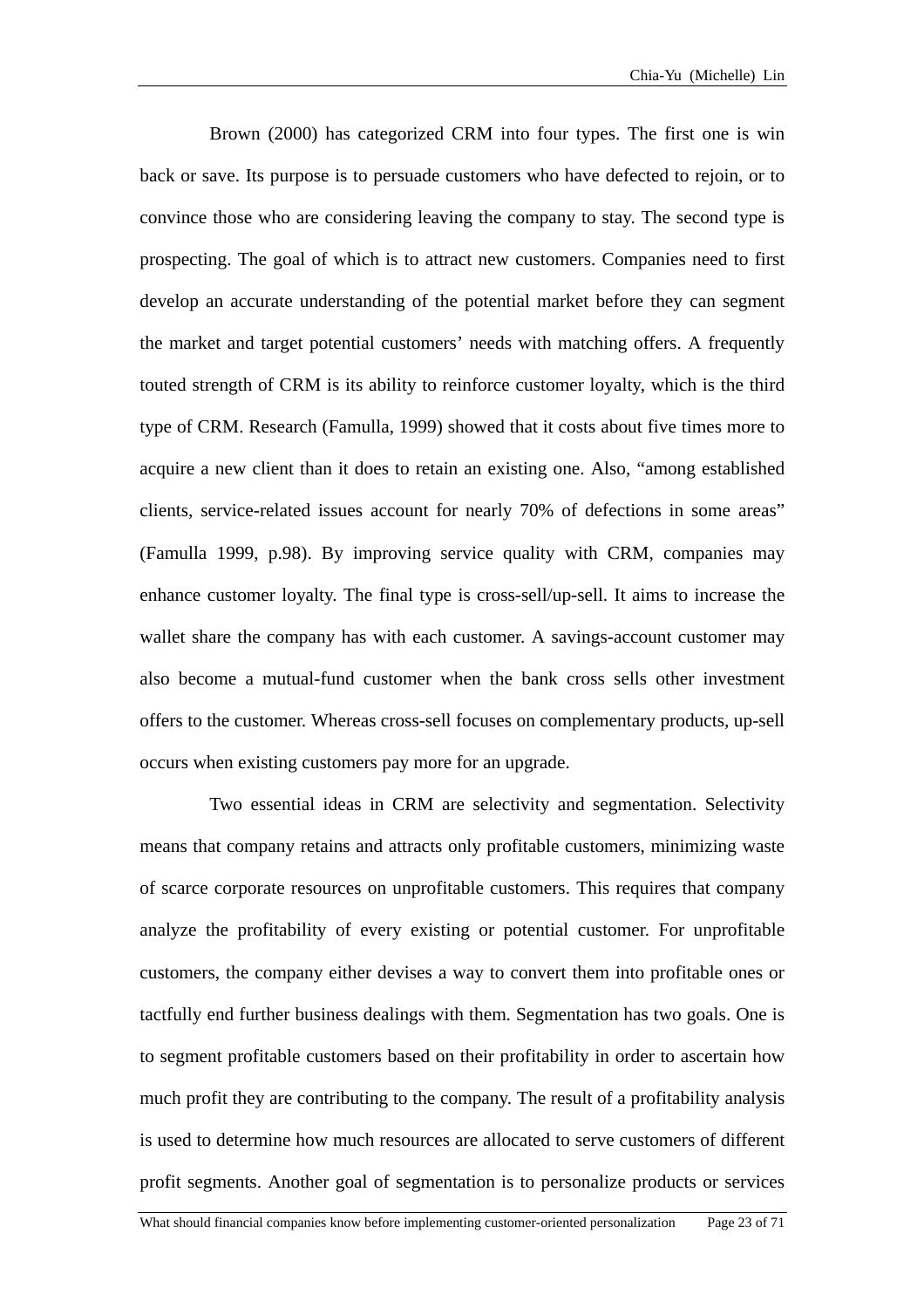to customers' individual characteristics. As to be discussed later, there are several popular segmentation schemes that provide companies with a multifaceted view of customers.

## 2.5 Design for Personalization

There are many personalization technologies available in the marketplace. However, no matter how efficient these tools are, the effectiveness of a tool is determined by how it is put to use. Personalization tools can carry out what companies wish to deliver, but in the end, it is up to the human designers to determine what personalization features to offer. It is often a process full of ambiguity and debate, as customer needs is not a math equation that results in one single answer for everyone every time. Two different designers looking at the same customer profiles would likely predict different needs for the same customers. It is because customer profiles contain facts. Designers must interpret the facts to come up with possible customer needs, and interpretations are subject to human bias. Two different designers will not see exactly the same information from the same set of data because they have different background and personality. The different customer needs they conjuncture will lead to different personalization feature designs and the debate on how best to combine the initial designs to form the final version. Using goal decomposition graphs when predicting customer needs and deciding what personalization features to offer would help make the designing process more clear-cut.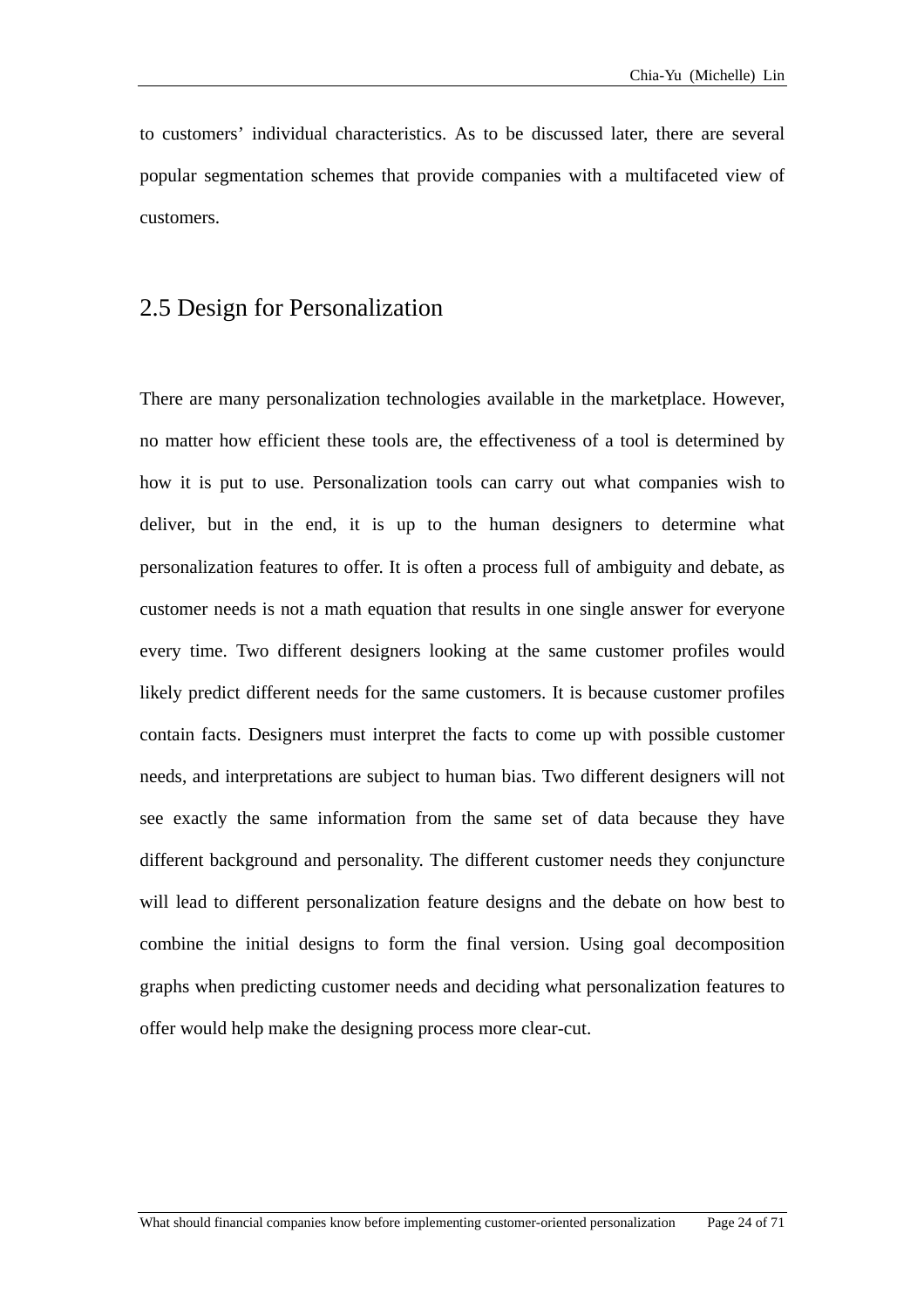## *2.5.1 Technique to Assist Personalization Design – Goal Decomposition Graphs*

In designing personalization features, goal decomposition graphs (Kramer, Noronha, and Vergo, 2000) may help designers to better under what personalization features will truly create real values for their customers.

The first step in creating goal decomposition graphs is goal and task analysis (Figure 3). The analysis helps designers learn what motivates the customers (trigger), what desire (goal) may arise from the trigger, and finally, what actions (tasks) might the customers take in order to accomplish the goal.



Figure 3: Goal and task analysis.

It is important to know that a given trigger can spark different goals for different customers (Figure 4); conversely, a given goal might need to be induced by different triggers for different customers (Figure 5). Also, different people use different methods (tasks) to achieve the same goal (Figure 6).

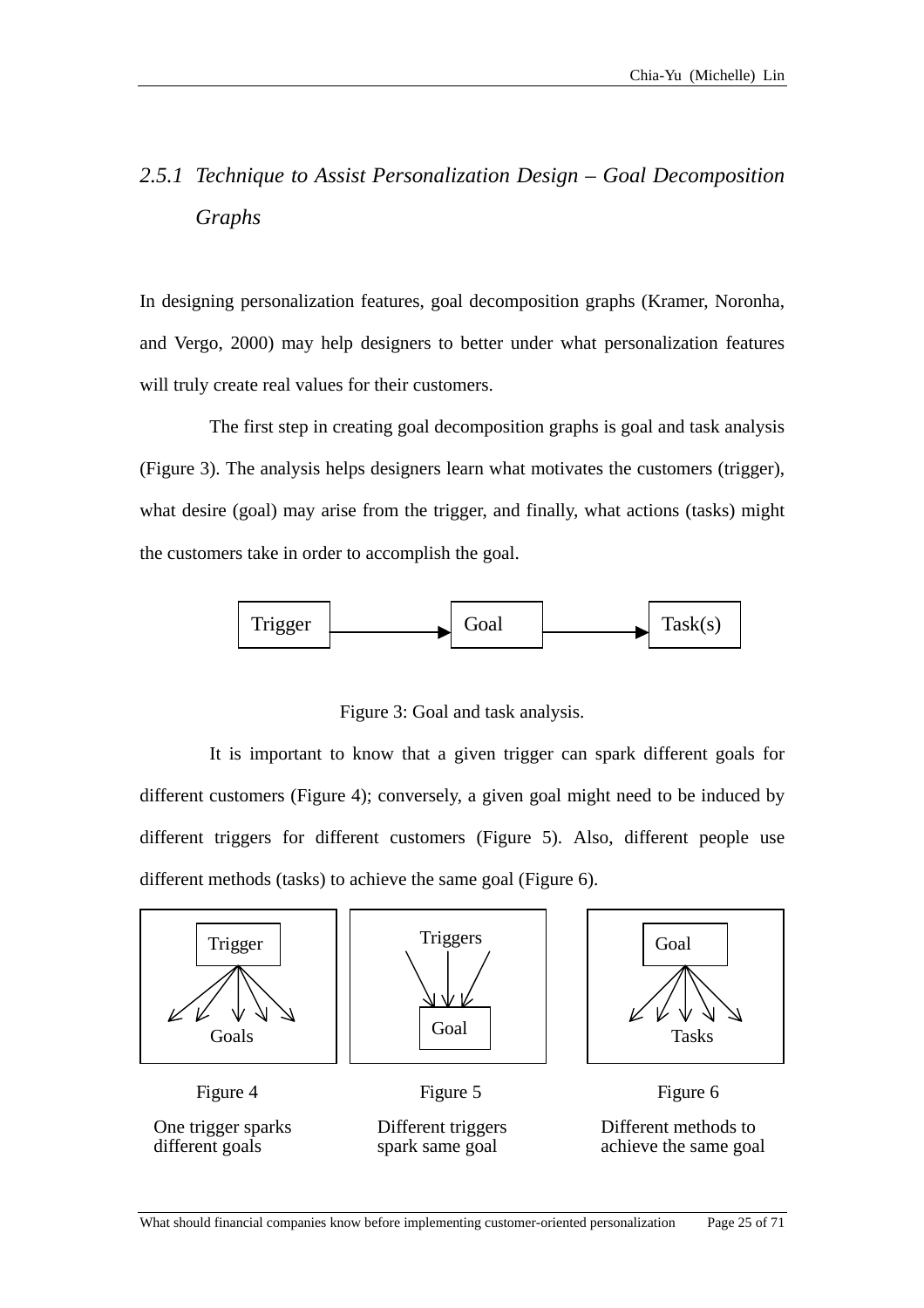Finally, goal decomposition graphs can be created by first consolidating triggers, goals, and, tasks; and then identifying sub-goals that exist between the ultimate goal and tasks. Figure 7 illustrates a goal decomposition graph from a one-goal perspective. Note that sub-goal layers can be as many as required, although only one layer is shown.



Figure 7: Goal decomposition graph from a one-goal perspective.

When we also consider that a given trigger can spark different goals for different customers, the graph may look like Figure 8.



Figure 8: Goal decomposition graph from a one-trigger perspective.

To be more realistic, we should combine the one-goal and one-trigger perspectives, but it would also be much more complex. Complexity is sometimes unavoidable in real life cases, but the designer should decide on a balance between necessary details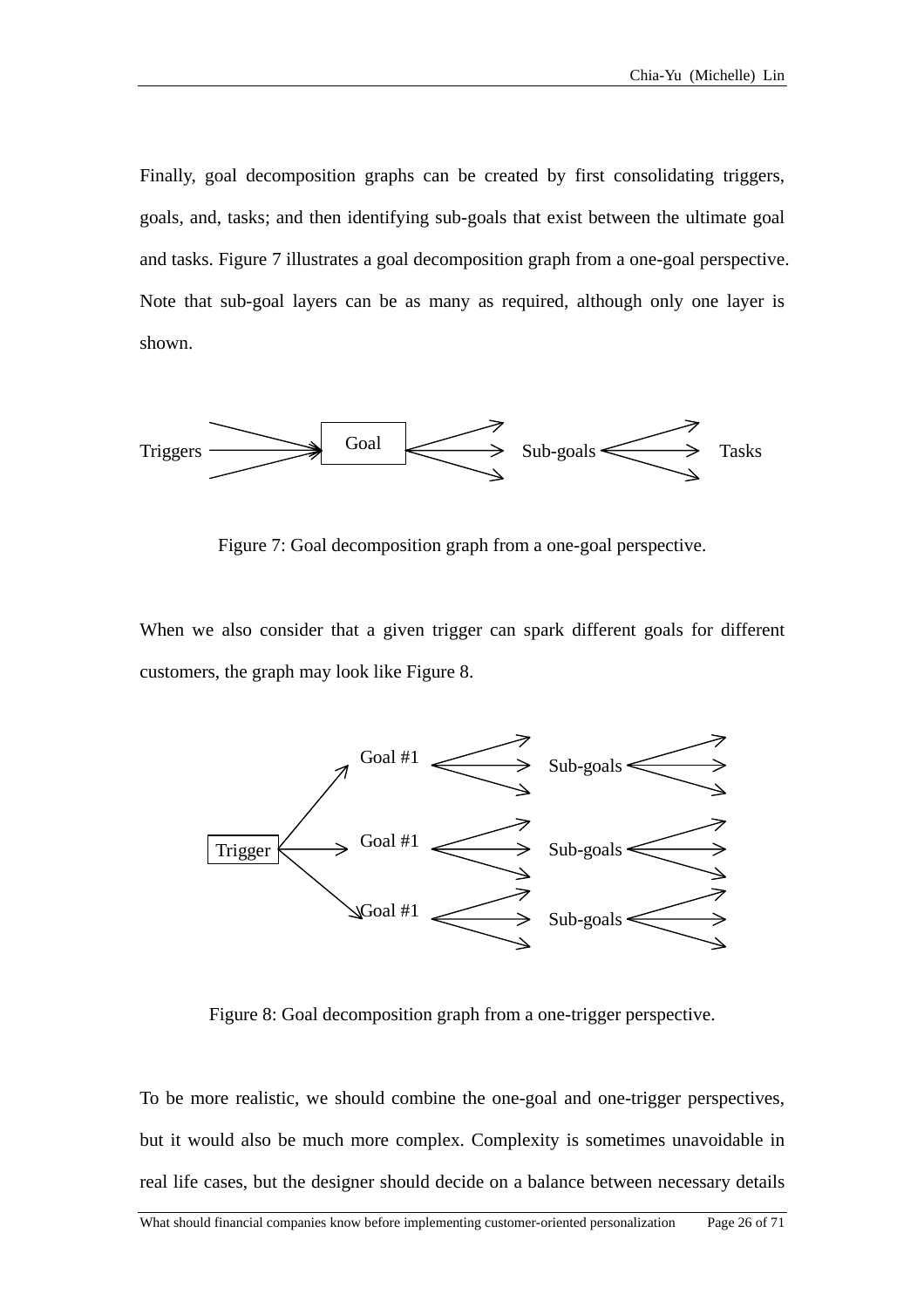and degree of sophistication. A sophistication level that goes beyond what a human can comprehend is certainly meaningless. The goal decomposition graphs help designers detail out each stage during a customer's purchasing process. It also helps designers recognize that different customers do things differently and, thus, require different personalization features. Ultimately, goal decomposition graph is to help human designers to identify the needs of customers.



Figure 9: Deriving customer needs from goal decomposition graph.

### *2.5.2 Cu stomer Segmentation in the Financial Industry*

An essential element in personalization design is customer segmentation because it is the basis on which customers receive distinct products, services, or treatment. As financial services will be the target industry in this research, we first examine how the financial industry is doing its customer segmentation. The financial industry has a long genealogy of customer segmentation models: (ABA Bank Marketing, 2002; Famulla, 1999; Trotsky, 1999)

- Products / Services segmentation
- Customer profitability segmentation
- ♦ Need-based segmentation
- ◆ Demographic (e.g. income, total assets) segmentation
- ♦ Life-stage segmentation
- ♦ Communities of interest segmentation
- ♦ Attitudinal segmentation
- ♦ Behavioral segmentation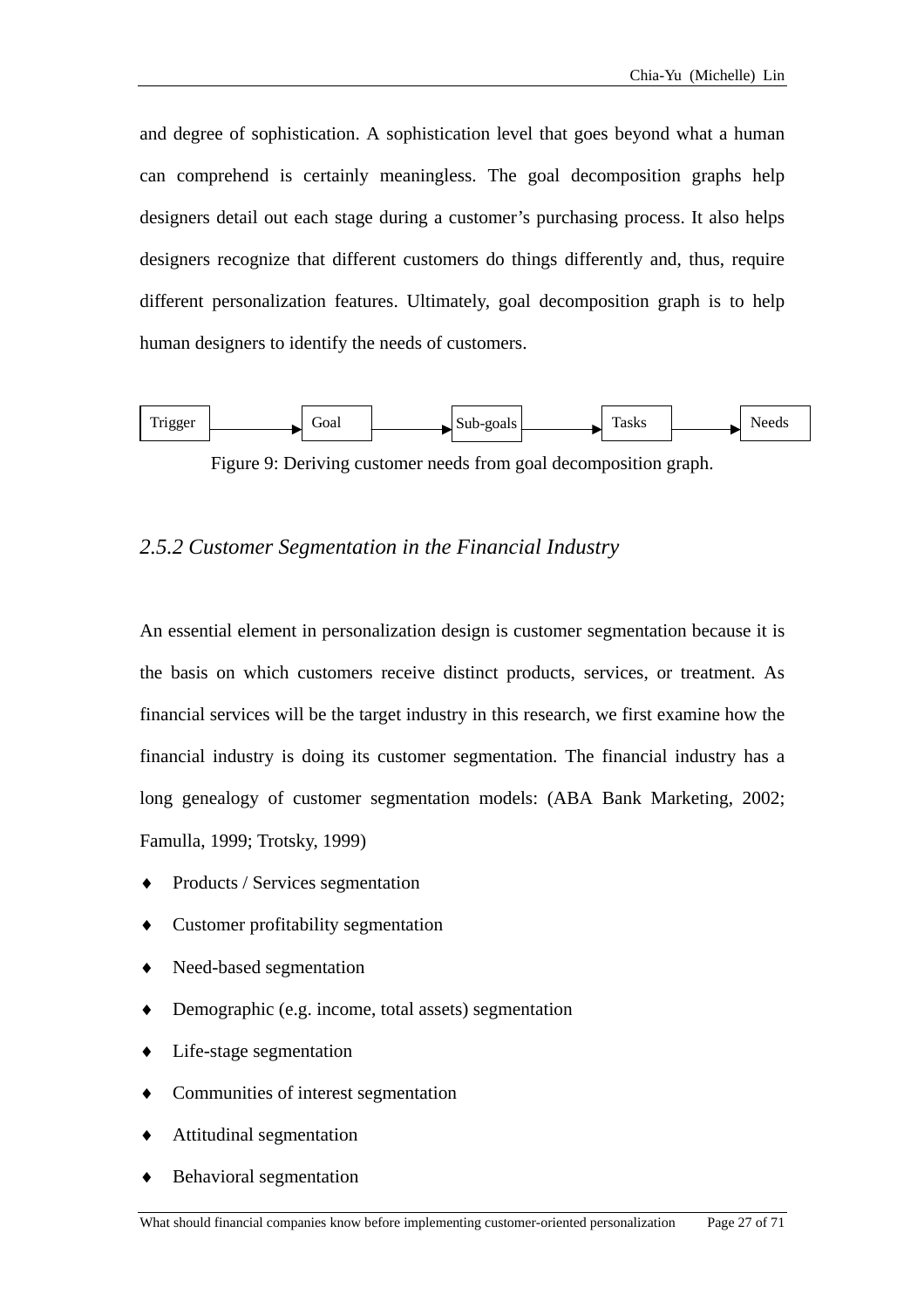A survey conducted by Ernst & Young on 125 banking institutions based on more than 20 countries offers a glimpse on how banking industry is deploying their segmentation strategy. (Stoneman, 1999)



Figure 10: Top criteria for customer segmentation at major financial institutions worldwide.

### Profitability Segmentation - Holy Grail or a Misused Tool?

P rofitability segmentation theory emerged in the 1990s and was soon hailed as the Holy Grail of the banking industry. High-value clients are pampered while low-value clients are either moved to lower-cost channels of the bank or to its competitors. While some banks rejoice in their retention of profitable clients and removal of negative-value clients, i.e. those who hold low balance and require much of the expensive teller assistance, Stoneman (1999) has identified limitations of profitability segmentation: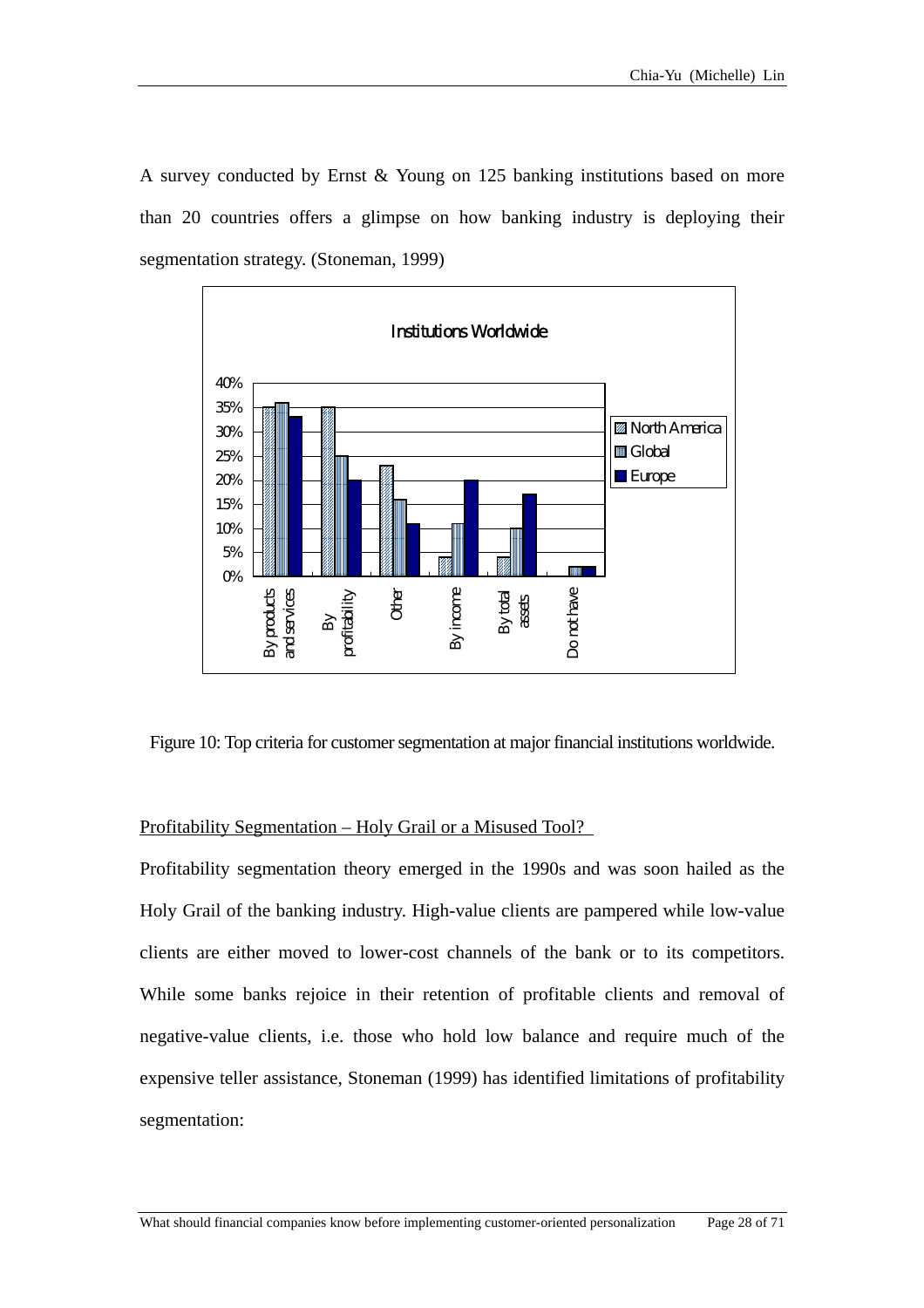### **1. Description, not prescription**

The profitability analysis shows a "profitability skew" – 20% clients contribute most profits. Instincts lead us to the philosophy of coddling your best customer, serving your average customers, and getting ride of your negative-value customers (better yet, encourage them to your competitors). Though this understanding is useful, profitability segmentation itself does not provide any guidance on the "*how*". It shows you the status quo but does not give you a solution.

### **2. Remedies for the unprofitable segment can backfire**

Customers often react to policy change in unexpected manners that throw off original projections. First Chicago Corp. imposed a teller transaction fee on some of its customers in 1995 in an attempt to raise the profitability of its unprofitable segments. The result was an exodus of a third of its 210,000 checking accounts after re-pricing. Learning from other's experience, banks like Centura Banks try to show carrots instead of stick: "By arranging for direct payroll deposit and avoiding using a teller in a given month, the customer reduces the monthly account fee from \$8 to \$1."

### **3. Categorizing a shooting star along with stars**

There are various reasons why a particular customer is profitable. In the same "high-value" segment, there are customers ranged from large borrowers to those who repeatedly overdraw their accounts and rack up heaps of penalty fees. Obviously, there is no segment driven strategy applicable to both extreme cases.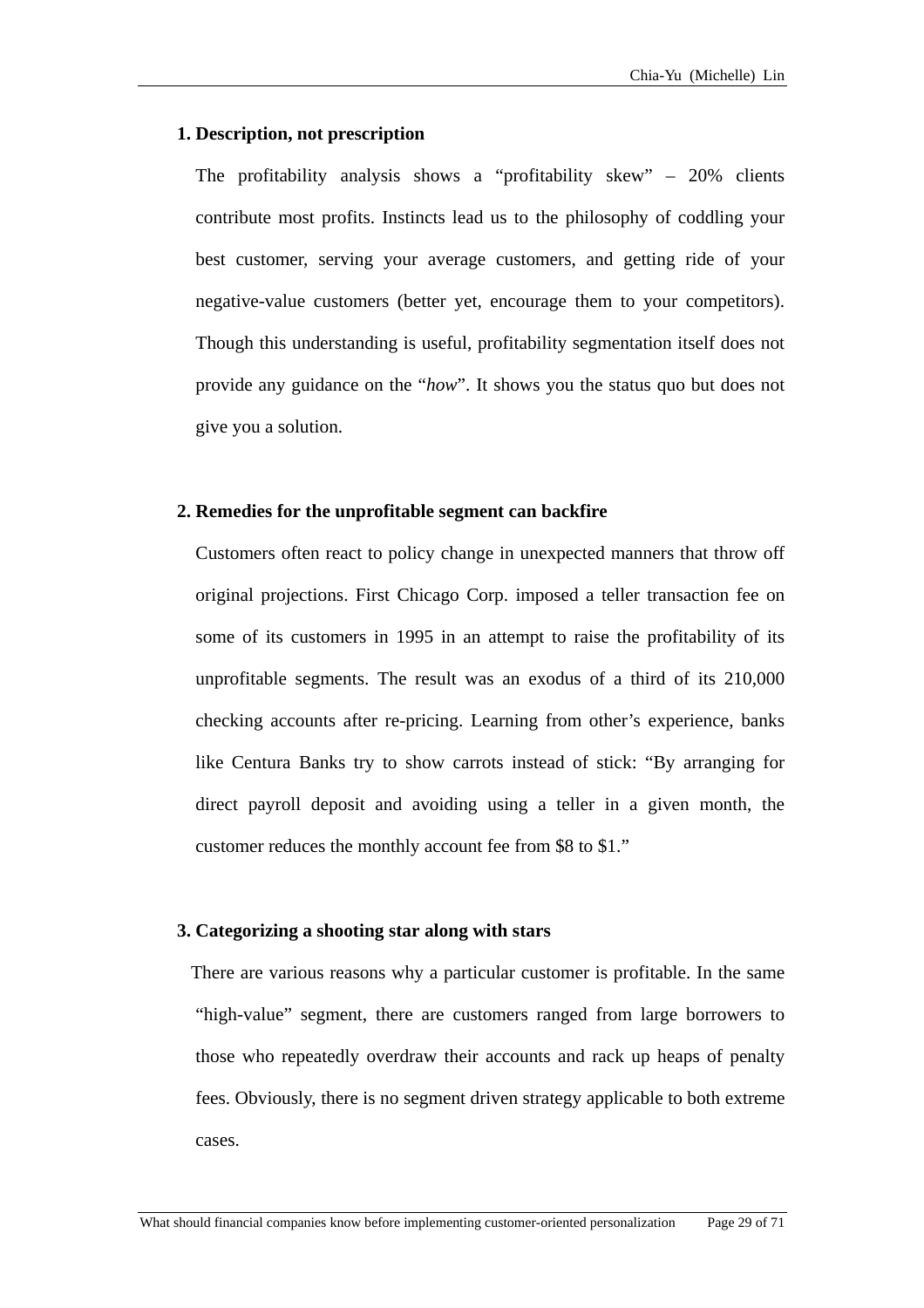### **4. The paradox of retaining high-value customers**

Pampering high-value customers is usually carried out in a form of increased service level and special discounts. Thus, the attempt to coddle your best customers will in fact incur more costs, making them less profitable. Furthermore, sometimes the increased "pampering" could cause more annoyance than satisfaction.

### **5. Banks' cost structure is high in fixed costs**

When only variable costs are subtracted from a customer's revenue, almost every customer is above break even. However, when fixed costs are spread over the customer base, the profitability skew phenomenon appears. Thus, when low-value customers migrate to competitors, the fixed costs remains unchanged but are now spread over a smaller customer base, eating away the profit contribution of the originally profitable customers. However, it is the stance of this research that if financial service firms take fixed costs into account and do not simply use average cost to determine customer profitability, this problem would be nonexistent.

salvage traditional banks from one major threat – the mass migration of customer base from insured deposits to uninsured investments that pay more interests. Such substituti on threat is not one that can be overcome with the "pampering" strategy. Aside from the problems discussed above, profitability segmentation cannot Several analysts have suggested that banks now have no choice but to enter the brokerage and mutual funds markets.

When people realized that the once-widely-hailed segmentation scheme failed to meet their expectations, an heir was born – segmentation based on customer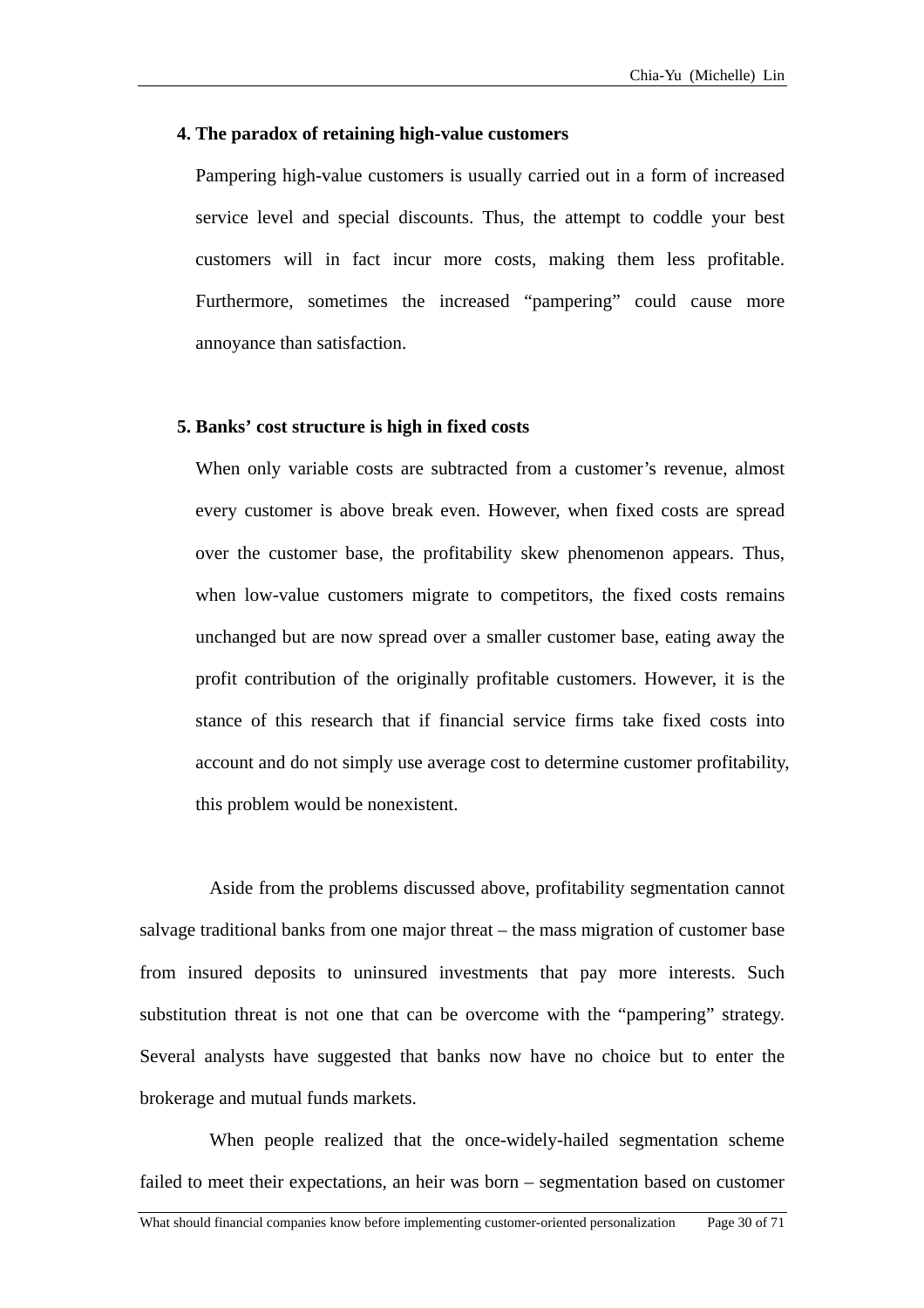needs. Profitability segmentation has, nonetheless, remained one of the most popular segmentation schemes, because it makes business sense. The difference now is that companies have realized that profitability segmentation alone does not solve all the problems. It is simply a useful tool that needs to be used in conjunction with other instruments. In fact, analysts have suggested that a combination of profitability and need-based segmentation strategies, complemented by other minor segmentation schemes when appropriate, will make the segmentation picture whole (Ciolli and Giltner, 1999). In any case, what sets success and failure apart is the *mind* that employs the tool, not the tool itself.

### What Is So Hard About Segmentation?

Despite the countless segmentation methods, many of which were hailed as the Holy Grail as they first emerged, none has a solid record of successful proofs. While nalysts and researchers blame flawed models, Klinkerman (2001) pointed out that a the biggest challenge is implementation, rather than devising a model to serve as the silver bullet. Every model has its own merits and most of which are logical and appeal to human intuition. But things are always easier said than done. Needs-based segmentation proposes that financial institutions should first ascertain customer needs, segment customers by their needs and willingness to pay, then devise a service delivery method that satisfy the needs *profitably*. This hybrid model of needs and profitability analysis is certainly sound, but bank managers should not celebrate yet. Klinkerman (2001) warned that conceptualization is not the end of the segmentation exercise, but rather the beginning. Whenever a new model surfaces, managers learn what needs to be done but not *how*. They are left to figure out an *action* plan, without which, even the Holy Grail model remains ineffectual. While the same holds true for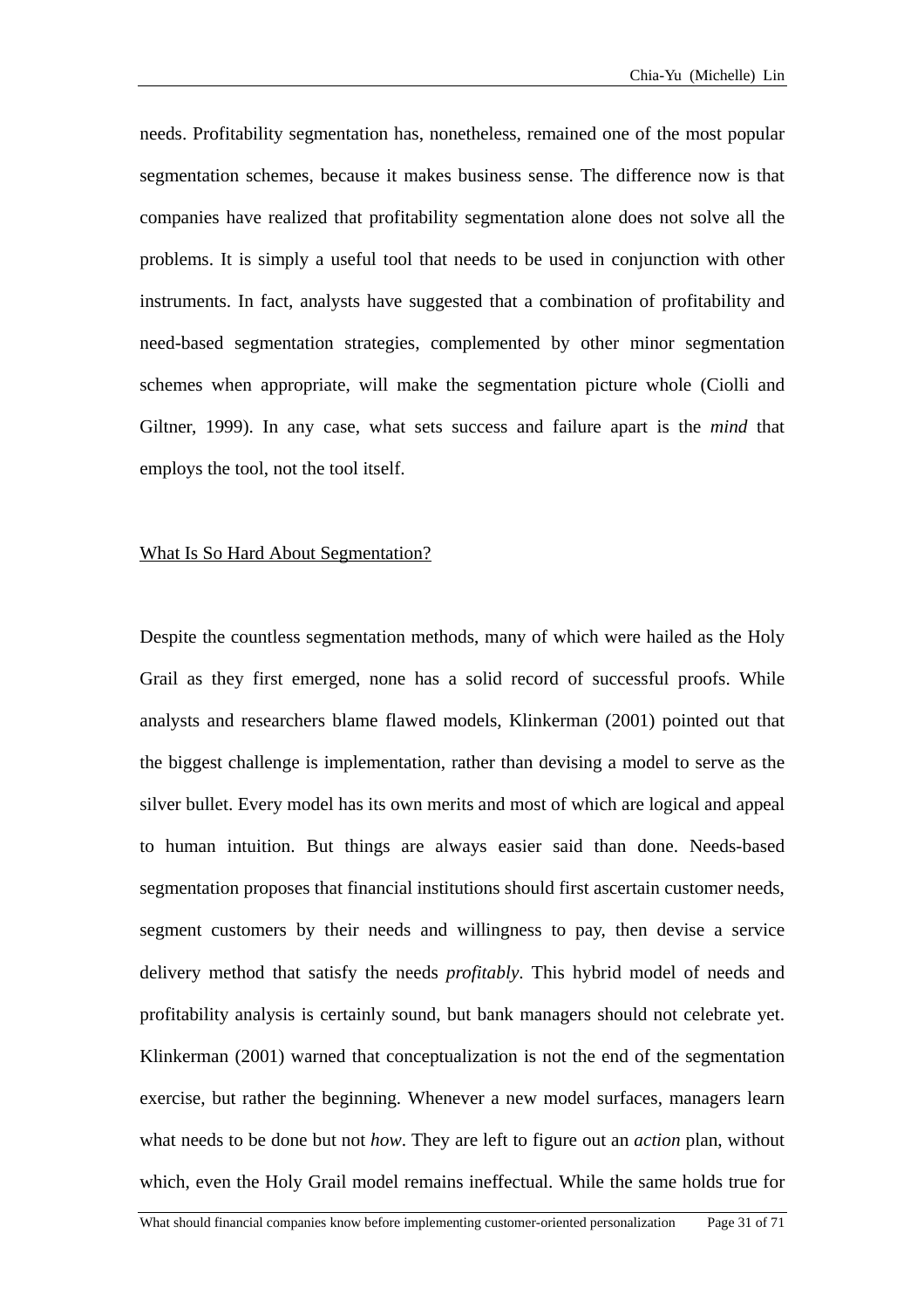models of any area, implementation may be particularly difficult in this case.

## 2.6 Why Do We Need a Personalization Strategy

There exist abundant researches on technologies that enable personalization, such as data warehousing, data mining, or analytical tools. However, concentrating solely on technologies will obscure other crucial components of personalization.

applicable in personalization. In an article on Harvard Business Review, Reichheld, Rigby, an d Schefter (2002) suggest that one the four perils of CRM is implementing Section 2.1 has delineated the intimate relationship between CRM and personalization. Due to their similarities, some lessons learned in CRM are also CRM before creating a customer strategy. To implement CRM without market analysis and goals is, they say, like building a house without engineering measures or an architectural plan. "Still, most executives mistake CRM technology for a marketing strategy." Similarly, when companies view personalization as pure technology and implement it without a strategic plan, they are walking in the woods without knowing their ultimate destination. As a result, companies easily fall into the trap of letting software vendors dictate what companies do with their customers.

"the financial services industry has gradually concluded that customer relationship managem ent is an expensive exercise with minimal rewards… It seemed to be people Many financial institutions, which are pioneers in CRM, are now burned by their million-dollar investment in CRM (Malhotra. 2002). Malhotra (2002) found that (were installing) technology without really understanding what your customers wanted." Being a close affiliate of CRM, and sometime part of a CRM initiative, the lack of a CRM strategy often means the lack of a personalization strategy. Despite a large amount of resources being poured into personalization (ref), in the end, it is the